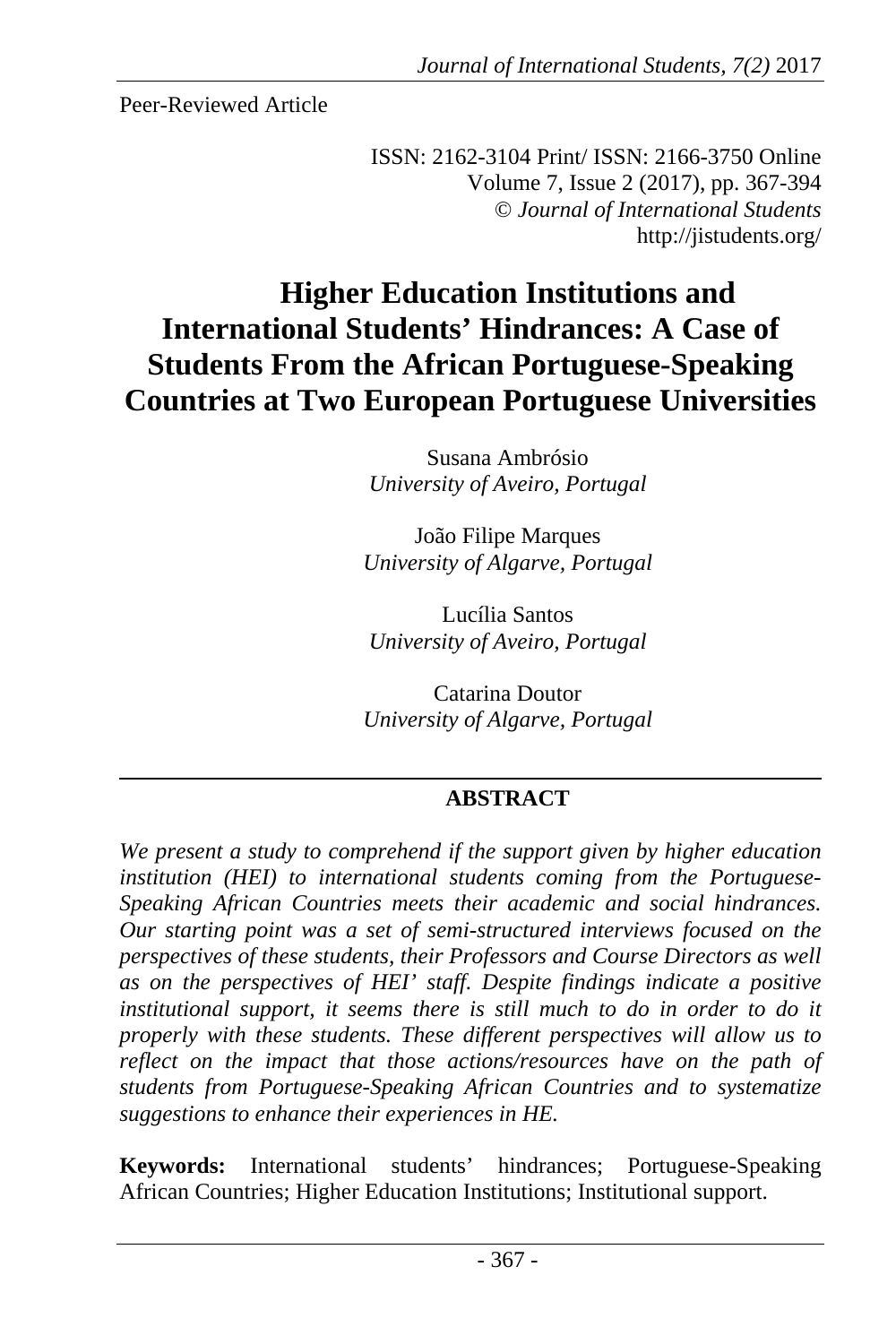**A** research project on non-traditional students (NTS) has been carried out in two Portuguese Higher Education Institutions (HEI), University of Aveiro (UA) and University of Algarve (UAlg). The pertinence of this project, which started in May 2013, comes from the absence (to our knowledge) of systematized research on NTS in Higher Education (HE) in Portugal. The project is composed of four research lines, which relate to four different groups of NTS: (a) Mature students, (b) Students with disabilities, (c) Portuguese-Speaking African Countries' students and (d) Post-secondary technological specialization courses' students. The third line of research concerning students from the Portuguese-Speaking African Countries, which is the focus of the present article, will allow a detailed analysis on questions such as: who are these students, what are their hindrances, how do they deal with them and how do they experience their adjustment in HE in Portugal, particularly at the Universities of Aveiro and Algarve? Also, the research project will allow a better understanding of the university' role in the integration of students that come from African Countries, and to draw some suggestions at institutional level in order to make their transitions more successful.

According to the Portuguese Law and its terminology, students from Portuguese-Speaking African Countries are considered foreign students instead of international students (Decree-Law 36/2014, of March 10). In fact, these students are not 'estudantes internacionais' (international students) *strictu sensu* due the fact that they come to Portugal under special protocols for cooperation in the field of higher education (Decree-Law 393- A / 99 of October 2) signed between Portugal and their countries of origin.

Nevertheless, since these students clearly fall within the definition of international students that is provided by the United Nations Educational, Scientific and Cultural Organization (UNESCO) and by the Organization for Economic Co-operation and Development (OECD), whether for scientific perspectives (Ferro, 2010; Mourato, 2011) and/or for an easier understanding and international comparison (Duque, 2012), we prefer to maintain the designation of 'international students'. Thus, according to the UNESCO Institute for Statistics (UIS) (2009) and OECD (2008), an international student is one who has left his or her country, or territory of origin, and moved to another country for the specific purpose of studying. Moreover, UIS and OECD, in collaboration with Statistical Office of the European Union (Eurostat), state that international students have to gather certain characteristics such as not have a permanent residence in the country where they pursue their studies and having obtained the entry qualification to their current level of study in another country (OECD, 2008; UNESCO Institute for Statistics, 2009).

The literature underlines that studying abroad implies many challenges and adjustments (Coates & Dickinson, 2012). International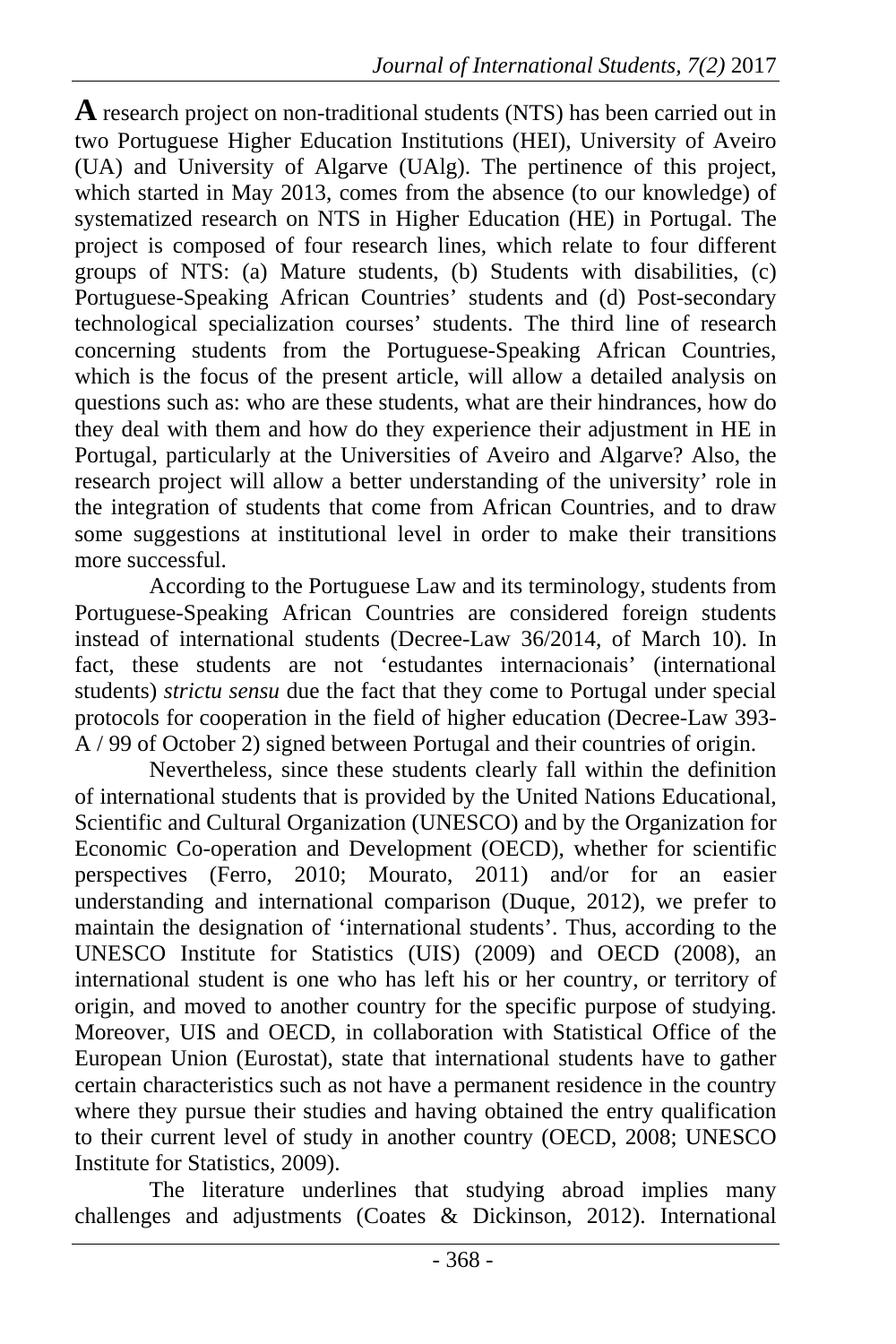students face unique challenges (Poyrazli & Grahame, 2007) that are common all over the world and in different contexts and realities since they have to adjust to a new country and culture (Casa-Nova, 2005; Ferro, 2010; Sovic, 2008), a new education system (Casa-Nova, 2005) and, most of the time, to deal with a new language (Andrade, Evans, & Hartshorn, 2014; Mourato, 2011; Semedo, 2010). Many students experience hindrances in their integration, either academically or socially (Rienties, Beausaert, Grohnert, Niemantsverdriet, & Kommers, 2012), such as homesickness (Duque, 2012; Furnham & Bochner, 1986; Pacheco, 1996) or discrimination and prejudice (Ferro, 2010; Poyrazli & Lopez, 2007).

It seems to be generally accepted that international students have to have institutional support right from the beginning of their stay, since they are far away from their cultural, social and linguistic environment and have additional tendency to experience more difficulties than home students (Sovic, 2008). In this sense, HEI have the responsibility to provide the adequate support and enhance international students experience in the host institution (Akanwa, 2015).

The study presented in this article focuses on the experience of international students coming from Portuguese-Speaking African Countries, i.e., students from Angola, Cape Verde, Guinea-Bissau, Mozambique and Saint Tome and Principe, in two Portuguese HEI (UA and UAlg). Its central aim is to comprehend if the support given by the HEI to these students meets their hindrances at academic and social levels. To achieve this goal, we worked out an exploratory data collection of qualitative nature through semi-structured interviews. These interviews focused mainly on the perspectives of the students, their Professors and Course Directors as well as on the perspectives of the HEI' staff members. In more detail, we intend to: (a) describe the main hindrances experienced by these students at UA and UAlg; (b) identify the support structures and the actions promoted by both HEI in order to facilitate the Portuguese-Speaking African Countries' students adjustment in the host university; and  $(c)$  present some suggestions made by the students and their Professors concerning the institutional support. These different perspectives will allow us to reflect on the impact that those actions/resources have on the path of the students coming from the Portuguese-Speaking African Countries and to systematize suggestions to enhance their experiences in HE.

## **LITERATURE REVIEW**

## **International Students and Their Hindrances**

Among other skills, students develop in HE their ability to think reflectively and critically, to develop their value structures and moral sensibilities, their self-identity and their sense of career identity and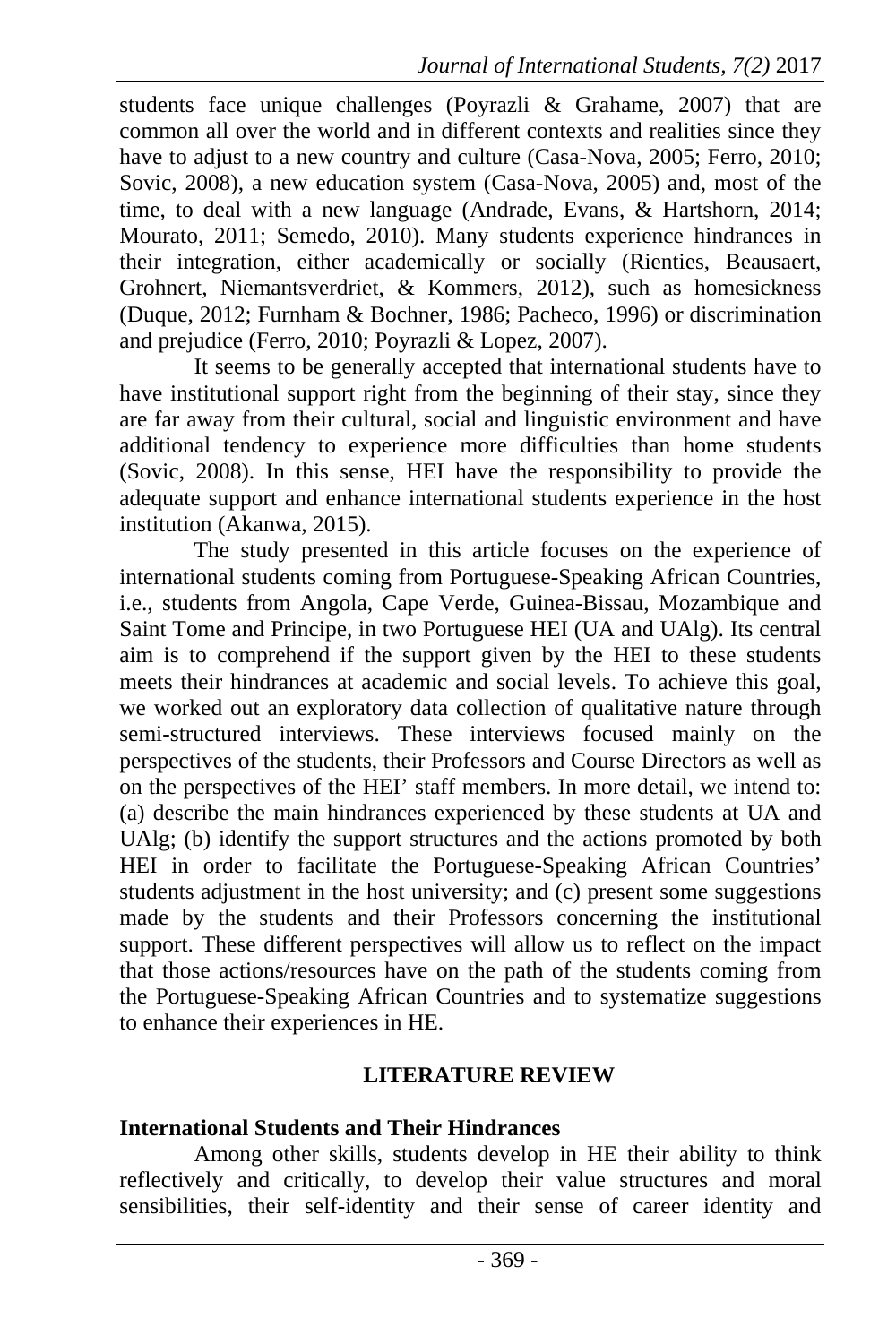vocational competence (Pascarella & Terenzini, 2005). On the other hand, students are expected to make new friends, to have new social networks with new rules of sociability, to have new hobbies and, at the same time, to cope with new financial demands. University students usually face new eating habits, and new diseases, as well as new places to live, new mobility routines and new climates. However, some students are unprepared and/or struggle to deal with all these changes that come with this new-found reality. Balancing the new social life with the new academic life, besides all the environment changes, may not be that easy, particularly to international students, since they face unique challenges: the adjustment to a new country and culture, a new education system and, most of the time, to deal with a new language (Coates & Dickinson, 2012).

There are many studies which findings indicate the correlation between homesickness and adjustment issues in international students. Homesickness is defined as a state of distress experienced by those who have left their homes and find themselves in a new environment, causing related mental and physical health problems (Furnham & Bochner, 1986; Van Tilburg, Vingerhoets, & Van Heck, 1996). It is seen as a negative emotional state, related to the separation from home and close persons, as well as to difficulties in adjusting to the new place and it is characterized by obsessive thoughts about home and negative thoughts about the new environment (Fisher, 1989; Stroebe, Schut, & Nauta, 2015). Accordingly, the levels of homesickness seem to be higher in international students than in home students (Poyrazli  $& Lopez, 2007$ ) and also when international students had left their family (wives and children) in their home countries (Lewthwaite, 1996).

Another hindrance experienced by international students that appears as the biggest obstacle to their adjustment are the language barriers (Sawir, Marginson, Forbes-Mewett, Nyland, & Ramia, 2012; Smith & Khawaja, 2011). Several studies highlight the difficulties that international students go through regarding communication in the host language, namely English. These difficulties, at an academic level, could be related with understanding the lectures, taking notes, reading academic literature and understanding the informal host language of home students and university's staff (Lewthwaite, 1996; Poyrazli, 2003; Yeh & Inose, 2003). Therefore, the host language proficiency held by international students plays a crucial role for them to successfully complete their studies in a foreign languagespeaking learning environment (Andrade et al., 2014; Kwon, 2009; Poyrazli & Grahame, 2007; Poyrazli & Kavanaugh, 2006). Language proficiency is important not only for academic purposes, but also for the social adjustment of international students (Akanwa, 2015; Andrade, 2006), namely with home students (Peacock & Harrison, 2009; Sherry, Thomas, & Chui, 2010)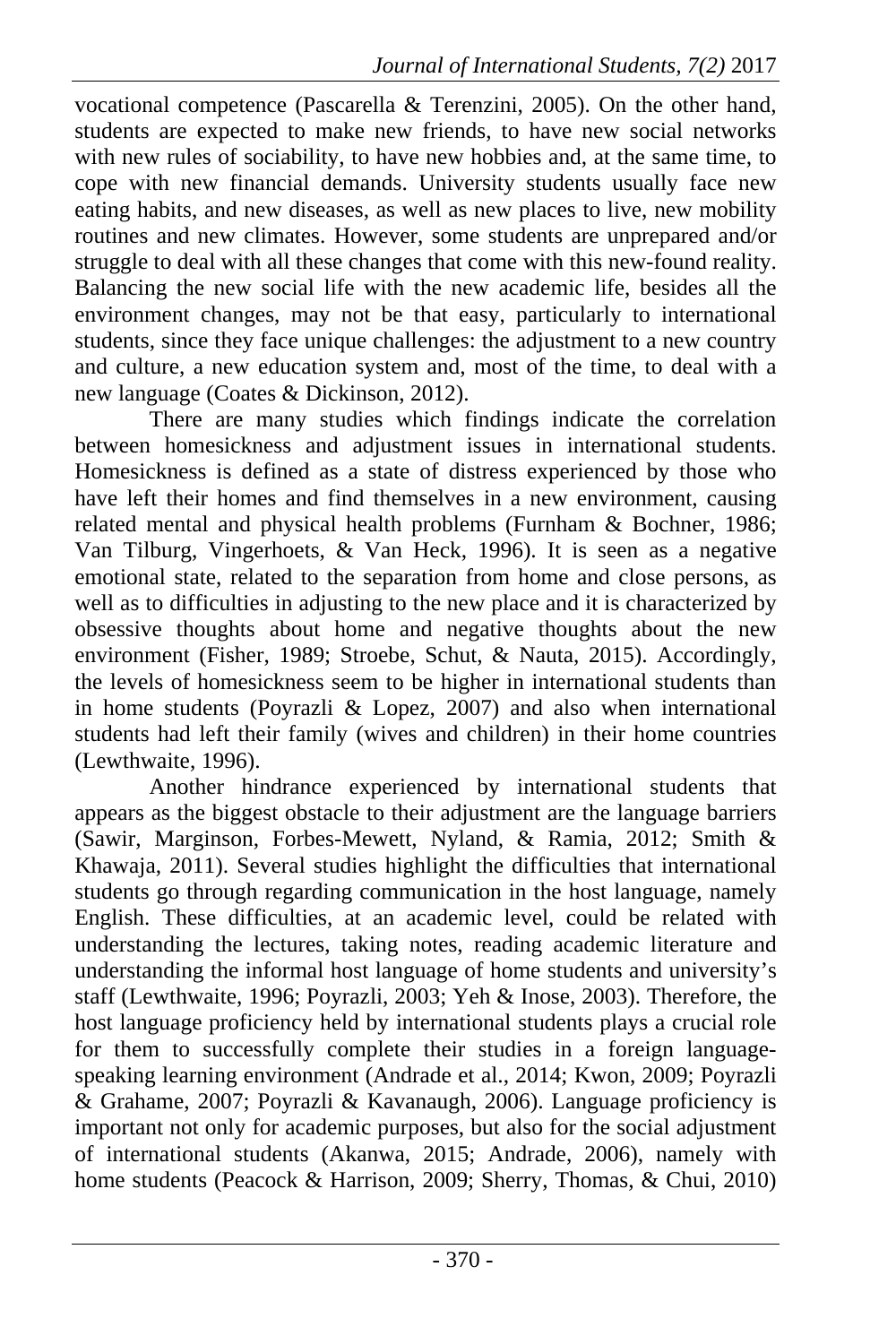and locals (Daroesman, Looi, & Butler, 2005; O'Reilly, Ryan, & Hickey, 2010; Sawir et al., 2012).

Social support is another hindrance international students endure. Several studies indicate that social support may arise from various sources, including family, peers (host students and co-nationals), faculty staff or locals and could enhance the well-being of these students (Ward, Bochner, & Furnham, 2001). Social support is also seen as an important predictor in the psychological adaptation during cross-cultural transitions (Brisset, Safdar, Lewis, & Sabatier, 2010; Kenyon, Frohard-Dourlent, & Roth, 2012; Ward & Rana-Deuba, 2000). Studies' findings indicate that students with higher levels of social support experience lower levels of acculturative stress (Poyrazli, Kavanaugh, Baker, & Al-Timini, 2004; Yeh & Inose, 2003) and experience less risk of depressive feelings (Dao, Lee, & Chang, 2007; Sumer, Poyrazli, & Grahame, 2008).

Social interactions with home students are another adjusting issue concerning international students (Andrade & Evans, 2009; Ward et al., 2001). Friendships with home students are considered vital for international students since they allow practicing the host language, learning the host culture and feeling accepted (Andrade et al., 2014; Gu, 2011; Ruble & Zhang, 2013; Ryan, 2005; Zhou, Jindal-Snape, Topping, & Todman, 2008). However, some studies indicate that home students are not disposed to make the effort to make friends with international students, particularly if the conversation turns to be difficult (Ryan, 2005) and rather prefer to work and develop friendship with other home students (Peacock & Harrison, 2009). These conclusions are underlined by the findings of Poyrazli and Grahame (2007) which seem to indicate that international students' social interactions, mainly with U.S. students, are not very frequent. Nevertheless, Trice (2004) findings indicate that the frequency of interaction between international and home students, in this case U.S. students, is extremely variable according to the home country of the international students. Her findings conclude that coming from Western Europe and having good English proficiency has a positive impact in the frequency of social interaction that international students have with U.S. students.

Perceived prejudice and discrimination practice, often related with ethnicity and the students' home countries, affects the adjustment of international students enrolled in host universities, as indicated in some studies (Constantine, Anderson, Berkel, Cadwell, & Utsey, 2005; Sodowsky & Plake, 1992), which conclude that international students reported higher levels of discrimination than home students (Poyrazli & Lopez, 2007). Additionally, research findings stress that international students also experience different forms of discrimination and prejudice outside the university's campus (Poyrazli & Grahame, 2007), often related to language proficiency barriers (Sawir et al., 2012).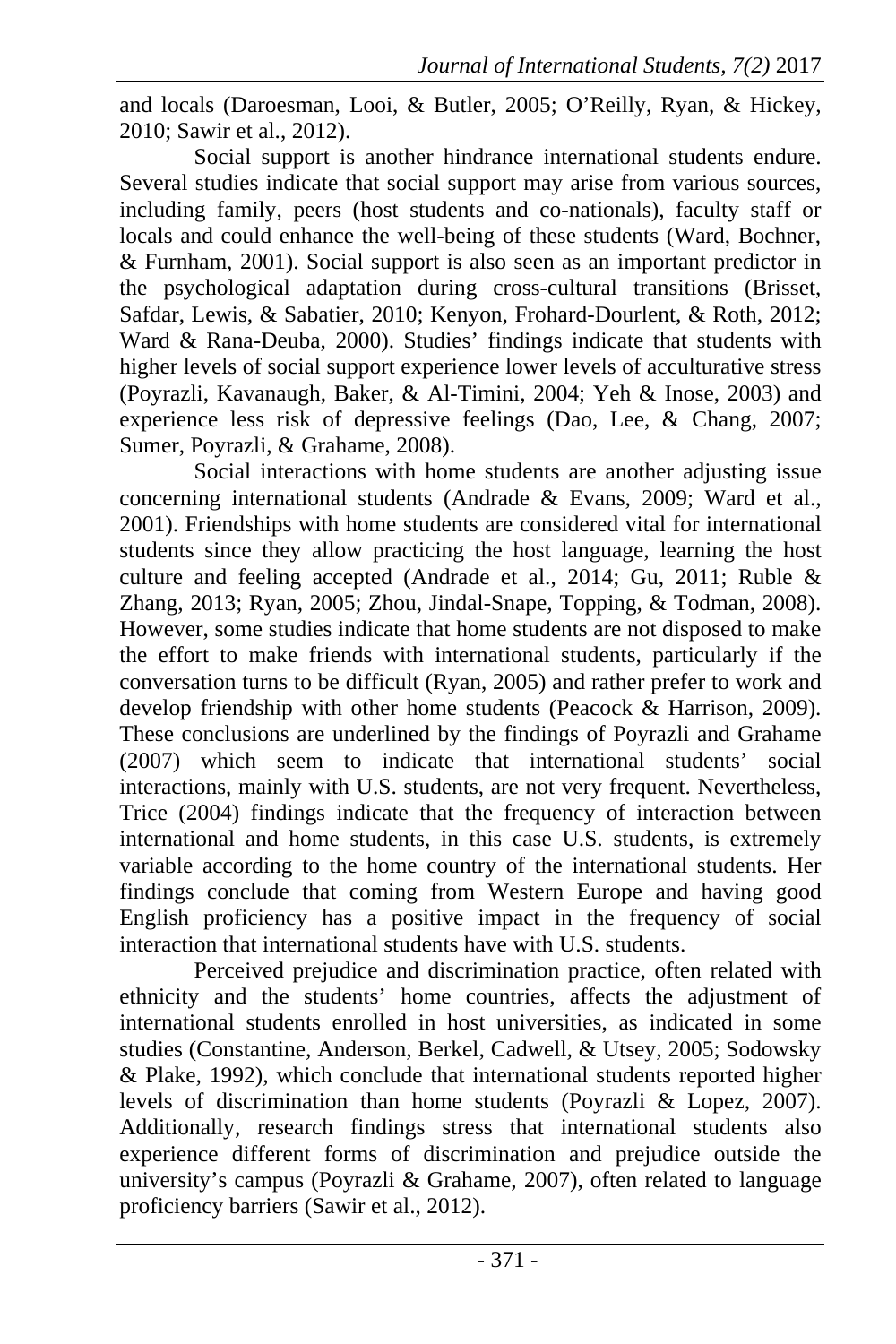#### **The international Students From Portuguese-Speaking African Countries**

The Portuguese-Speaking African Countries are former Portuguese colonies: Angola, Cape Verde, Saint Tome and Principe, Mozambique and Guinea-Bissau. This five countries share the inherited language and some cultural traits of a common history from the colonial relation with Portugal together with their sovereign interests today.

Portuguese-Speaking African Countries' HE still has some disadvantaged situation or even does not exist, which contributes to the large number of students deciding to proceed their studies abroad, namely in Portugal (Faria & Costa, 2012). Since 1975 (terminus of the Portuguese colonization) Portuguese universities host students from these new countries whose number never stopped increasing since then (Faria, 2009; Semedo, 2010).

Most students from Portuguese-Speaking African Countries choose Portugal due to the shared Portuguese language, historical issues and previous connections with Portugal and Portuguese relatives or friends, the prestige of the Portuguese HEI or because of the guarantee that they can enroll in the Portuguese universities due to cooperation agreements (Costa, 2012; Elimbi, 2012; Faria, 2009; Gusmão, 2011; Jardim, 2013; Mourato, 2011; Palma, 2004; Pessoa, 2004). Some students from Portuguese-Speaking African Countries choose Portugal also due to good references from former students from Portuguese-Speaking African Countries in Portugal (Ferro, 2010).

As international students, those from Portuguese-Speaking African Countries experience some hindrances. According to the literature, on one hand they are seen, by home students and universities staff, as 'regular' Portuguese students since they 'share' the same language, the Portuguese (Ferro, 2010), so it is assumed that students from these countries know the Portuguese culture and language (Casa-Nova, 2005). On the other hand, the literature review also reveals that these students' difficulties in their academic and social life in Portugal are mostly shared with other international students. Pereira and Motta (2005) state that students from Portuguese-Speaking African Countries face the first hindrance when they arrive in Portugal since, due to bureaucratic issues related to their visa, they start the school year much later than their peers. This late arrival influences these students' adjustment to the new academic and social environment (Pereira & Motta, 2005). Some studies also indicate that they experience feelings of nostalgia and homesickness (Pacheco, 1996; Duque, 2012) and also seem to have difficulty in finding accommodation (Figueiredo, 2005; Pacheco, 1996; Pereira & Motta, 2005; Rocha, 2012).

Although Portuguese is the official language of these students' home countries, most of them rarely use it in their everyday life. On a daily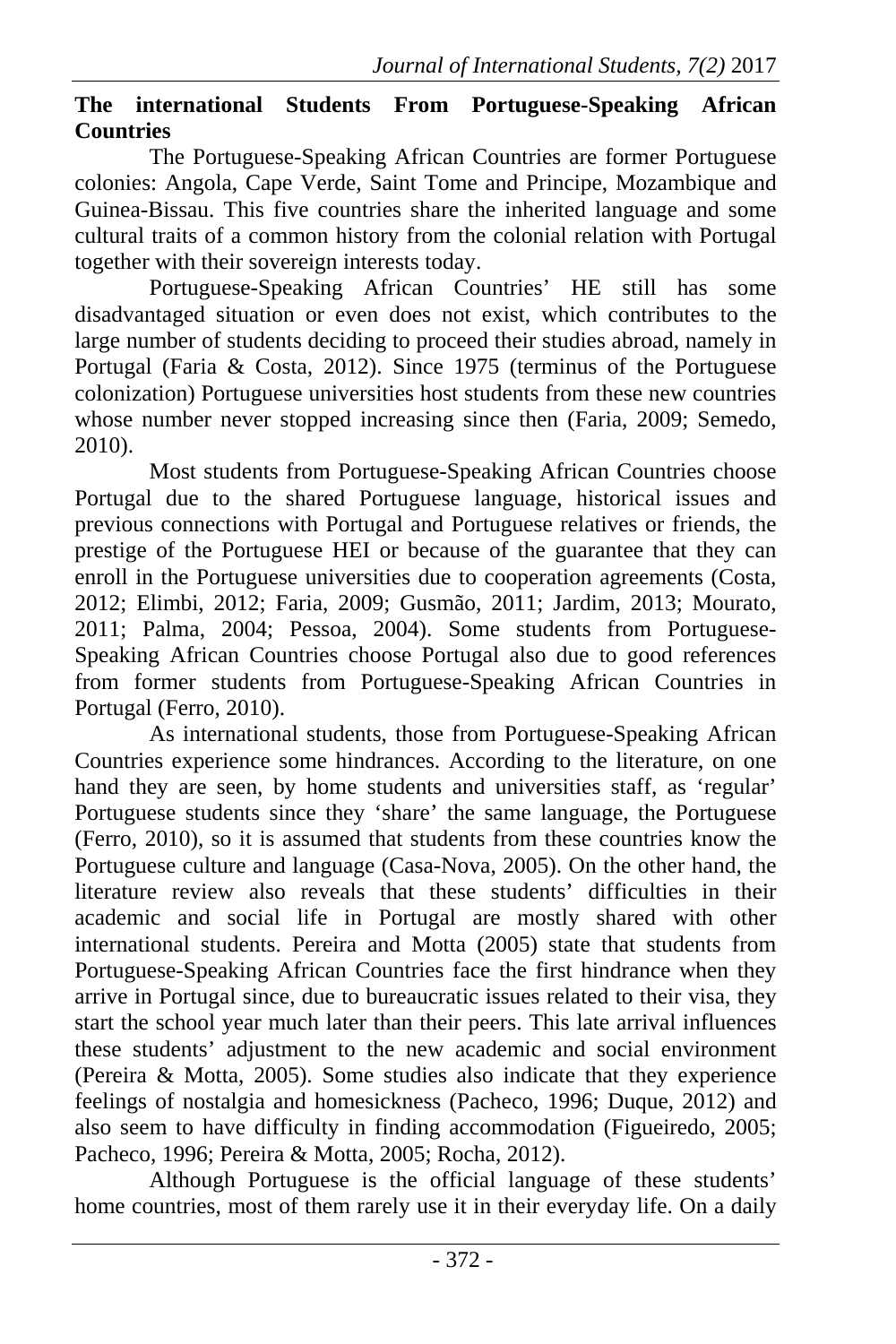basis, they tend to use their mother languages, such as Creoles. And if they use Portuguese, it is a Portuguese variation, different from European Portuguese. In this sense, the major hindrance faced by these international students is the language barrier, as it affects both academic and social life (Brito, 2009; Ferro, 2010; Mourato, 2011; Pacheco, 1996; Pereira & Motta, 2005; Semedo, 2010).

Among the hindrances experienced by these students, financial issues are also on the top difficulties. Some studies' findings indicate that, most of the time, scholarships are received very late (up to 5-8 months after the student' arrival in Portugal) and that the amount of the scholarships from their home countries is insufficient to cover accommodation costs, food, clothing, educational materials and university fees in Portugal (Duque, 2012; Ferro, 2012; Figueiredo, 2005; Jardim, 2013; Pacheco, 1996; Pereira & Motta, 2005).

Most of these students experience difficulties regarding the teaching and learning processes. To begin with, the Portuguese education system is very different from what exists in their home countries (Casa-Nova, 2005). These differences originate that they lack some important prior learning, which adds to the difficulty of dealing with the new academic demands (Brito, 2009; Casa-Nova, 2005; Ferro, 2010; Jardim, 2013; Mourato, 2011; Pereira & Motta; 2005; Santos, Lamares & Fernandes, 2012). The shortage of important basic knowledge, namely in mathematics, originates feelings of frustration and affects academic performance and achievement, underlining the importance of prior learning in academic performance (McKenzie, Gow, & Schweitzer, 2004; McKenzie & Schweitzer, 2001). Likewise, also the Portuguese methods of teaching and learning are very different from those that students from Portuguese-Speaking African Countries are used to (Ferro, 2010). Differences take place not only at the curriculum level and extension but also, for instance, in what concerns the methodologies used, often supported in on-line resources not available in their home countries, or the emphasis in experimental work usually accomplished in cooperative and collaborative team work.

On top of these differences, some studies conclude that these students also have some difficulties to become members of the work groups during classes, as they experience some prejudice and discrimination among peers (Ferro, 2010; Marques, 2010; Mourato, 2011; Pereira & Motta, 2005).

#### **The Role of Higher Education Institutions in Supporting International Students**

Nowadays, every HEI has an International Office. It is widely recognized that international students are an asset to HEI, namely at academic, social and financial levels. HEI should be able to identify potential problems and solutions regarding international students, since they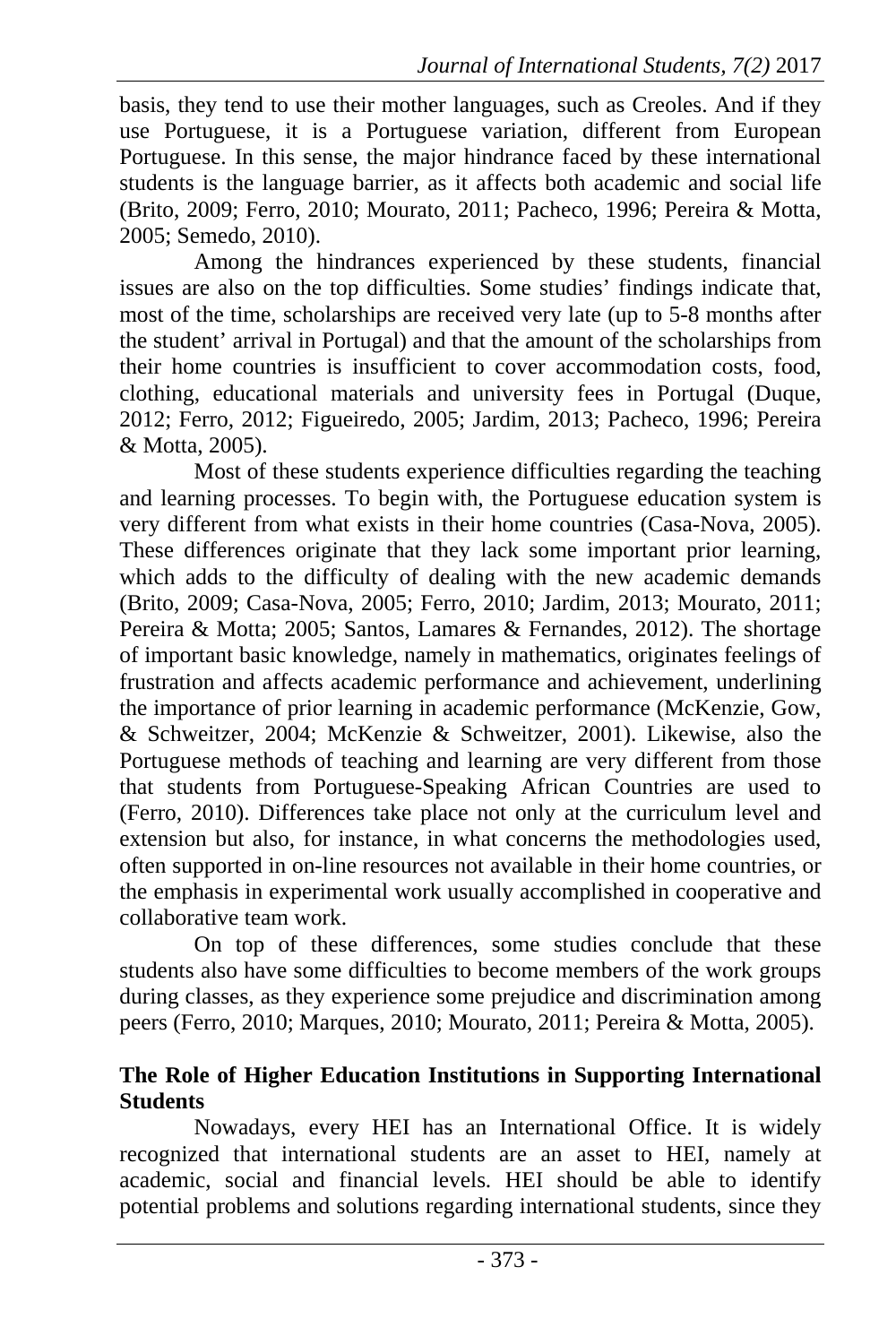gather or should gather different perspectives (institutional, staff, home students and international students' perspectives) and, in this sense, they should promote joint work of different departments and services in order to provide appropriate support to these students. It is important that international students have institutional support right from the beginning of their stay and that this support meets their diverse academic and social needs to allow them to achieve an easier adjustment to university and to decrease the potential negative situations and feelings (Akanwa, 2015; Sovic, 2008)**.** 

However, despite the fact that HEI are ever more sensitive to international students' difficulties, there are still many issues to solve. In the literature there are some studies focusing on the institutional support to international students with findings that reveal that there is still much to be done. The majority of the studies emphasize the students' perspectives defending, for instance, that the main focus of the research regarding international students should not be on the students' ability to adjust but rather on their feelings related to satisfaction with their academic program, academic appointment and their nonacademic social relationships (Perrucci & Hu, 1995). Moreover, it is argued that HEI should offer specific programs to international students (Akanwa, 2015; Suzuki, 2002), namely to provide a variety of programs of English as a second language for international students, taking into account each students' needs (Akanwa, 2015; Andrade et al., 2014; Li, Chen, & Duanmu, 2010; Mamiseishvili, 2012; Perrucci & Hu, 1995; Sawir et al., 2012; Suzuki, 2002). These programs may include on-site English language programs to help students improve their levels of English proficiency prior to their arrival (Andrade, 2011) or a careful screening to determine if English language support is needed. A process should also be implemented that allows HEI to track both the success of these students and to what extent students who need this language support actually do receive it (Andrade et al., 2014).

HEI should also promote the relationships between home and international students, by organizing social gatherings, picnics, and other group activities (Perrucci & Hu, 1995; Ruble & Zhang, 2013), since it is understood that this kind of activities increase the interactions between the two groups, benefits both parts (Ruble & Zhang, 2013) and may strengthen several of the positive predictors of satisfaction (Perrucci & Hu, 1995). The literature suggestions concerning the HEI's International offices emphasizes its role in the organization of more welcoming sociocultural events at the beginning of the academic years (Li et al., 2010) as well as its crucial role keeping international students informed about their new academic life (Akanwa, 2015). HEI are also invited to reinforce the close collaboration between their different structures so that supporting international students becomes a joint responsibility of an extended HEI community, including faculties and academic advisors (Mamiseishvili, 2012). HEI must provide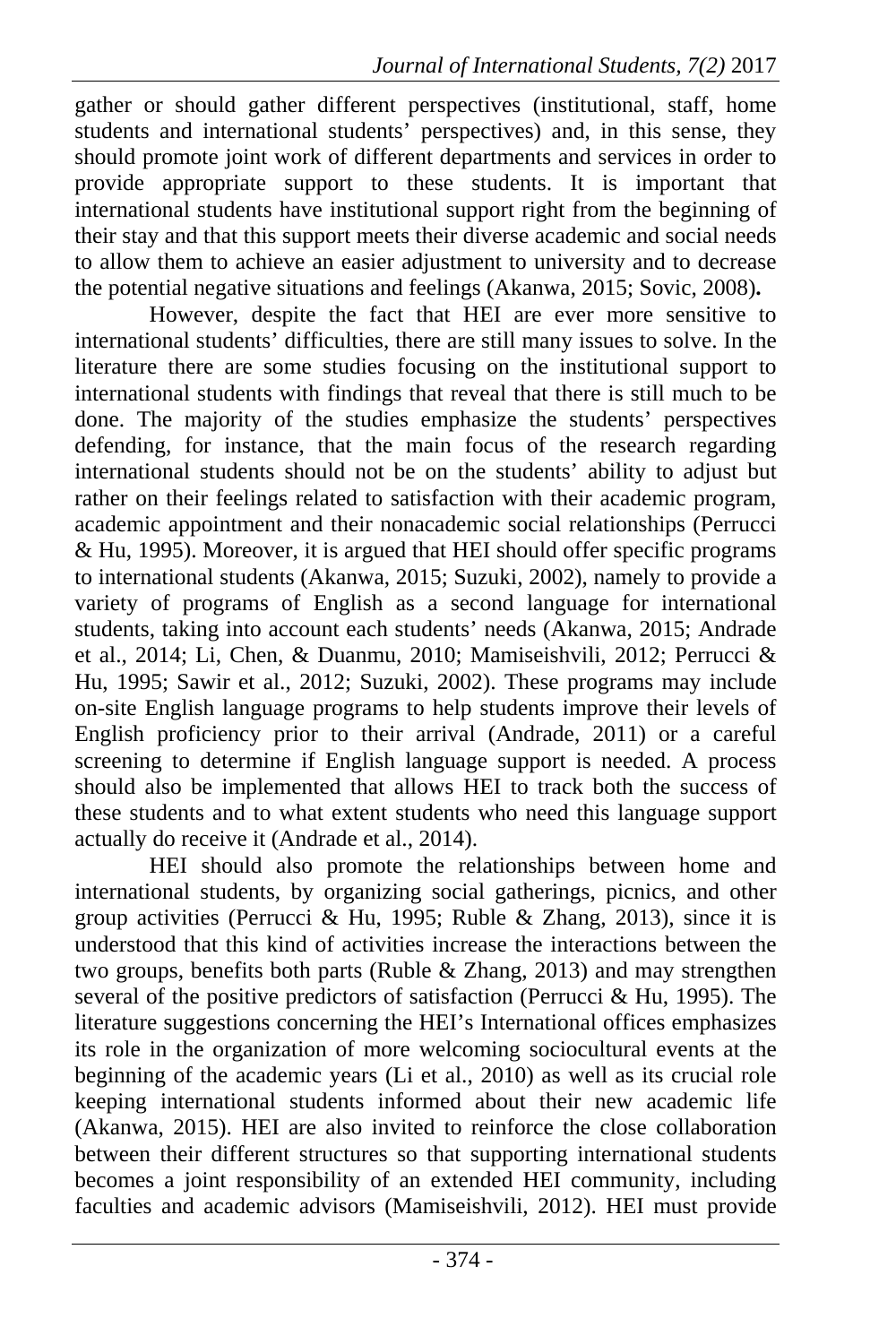workshops, retreats and other activities concerning diversity and multiculturalism (Suzuki, 2002) in order to promote a better understanding of international students' specific needs (Akanwa, 2015).

Regarding the teaching and learning processes, the importance of a Tutor figure is underlined, since it is understood that Tutors' advices may reduce students' stress and improve their confidence to carry on their studies (Li et al., 2010). It is also proposed that HEI, namely their Professors, could incorporate more cooperative learning activities into their classes in order to meet the academic and social needs of international students (Akanwa, 2015; Mamiseishvili, 2012; Rienties, Nanclares, Jindal-Snape, & Alcott, 2013).

In the case of Portugal and its students coming from Portuguese-Speaking African Countries, the literature seems unanimous denouncing the common sense idea that there are no cultural and social differences between them and their Portuguese colleagues because, allegedly, they know the Portuguese language and culture (Casa-Nova, 2005). As a result, and in accordance with Casa-Nova (2005), there has been some negligence from HEI regarding the socio-cultural specificities of these students. In this sense, there's a need that the universities develop and implement strategies to improve the reception and the integration of the students from the Portuguese-Speaking African Countries. In order to improve their adjustment, some studies mention the importance of actions such as: rethinking the welcome programs (Santos et al., 2012), implementation of tutorial programs (Rocha, 2012; Santos et al., 2012) and improving the social support, namely financial support (Mourato, 2011; Santos et al., 2012).

## **RESEARCH METHOD**

The study is a part of a broader research project, which main goal is to make recommendations in order to steer institutional change and, therefore, enhance nontraditional students' support system within Portuguese HEI. It focuses on two Portuguese HEI: University of Aveiro (UA) and University of Algarve (UAlg) and comprises the data analysis from the academic year 2013/2014.

#### **Setting**

Located in the southern part of Portugal, the UAlg is a young public university. Founded in 1979, the UAlg arose from the merging of two preexisting institutions – the University of Algarve and the Polytechnic Institute of Faro – which makes it somewhat different from most universities given that faculties and schools of both systems co-exist, a common characteristic with UA. In the academic year of 2015/2016, there are 7,332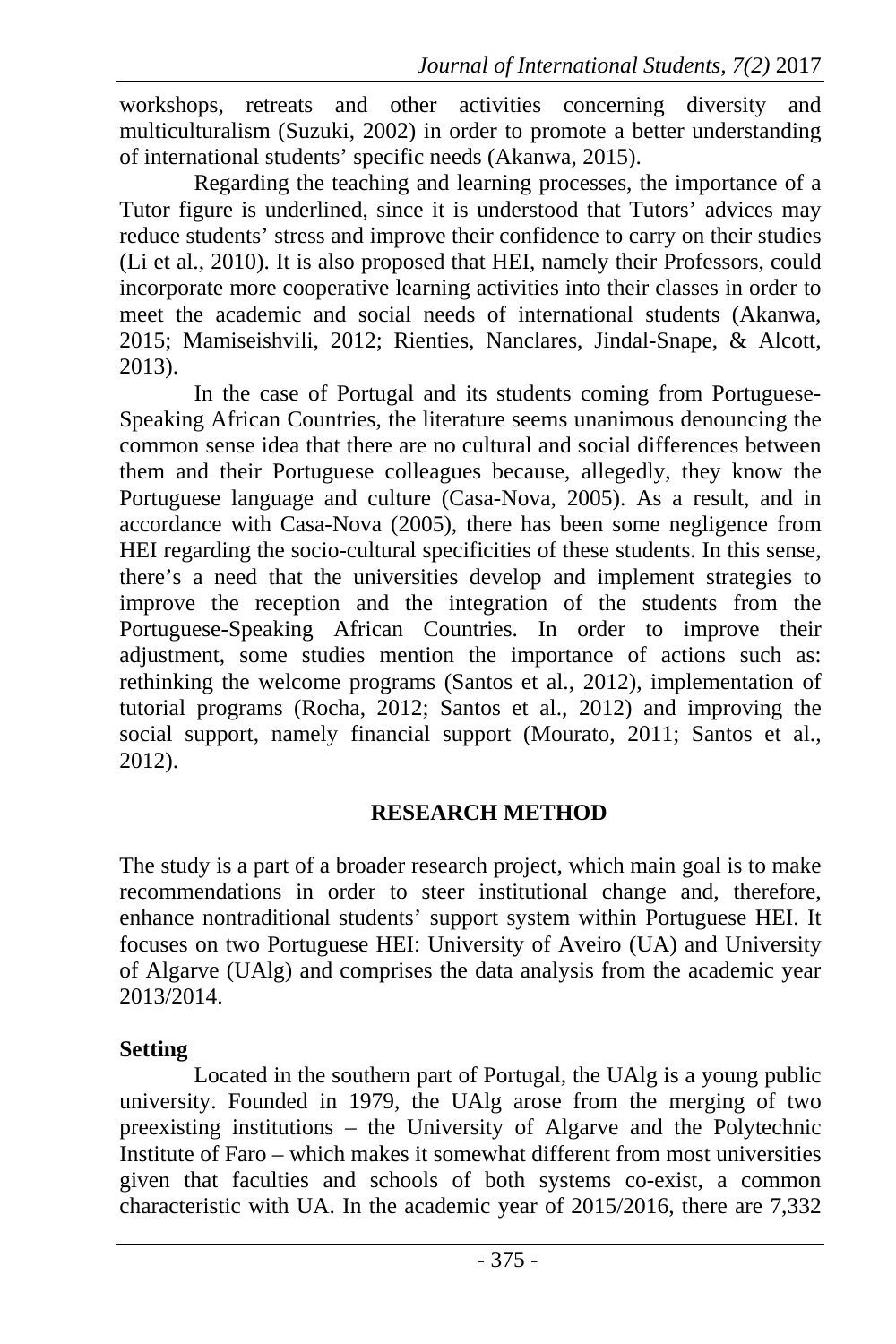students enrolled in graduate and post-graduate programs (3 Faculties, 4 Polytechnic schools and 1 Department).

According to institutional data, in the academic year of 2013/2014 there were 129 students from the Portuguese-Speaking African Countries attending the UAlg, in Bachelors ( $n = 91$ ) and Masters' degrees ( $n = 38$ ). Regarding the nationality of these students, the majority were from Cape Verde (n = 78), Angola (n = 21), Mozambique (n = 12), Guinea-Bissau (n = 12) and, lastly, Saint Tome and Principe  $(n = 6)$ . Concerning the masters' degrees with more students from the Portuguese-Speaking African Countries they are Biology, Electronic and Telecommunications Engineering. In relation to degrees, the most chosen by these students are Civil Engineering and Marine Biology.

The UA, located in the center of Portugal, near the Atlantic Ocean, is a public university founded in 1973. The UA soon became one of the most dynamic and innovative universities in the country with around 15.000 enrolled students in graduate and post-graduate programs, having a unique model of governance (16 Departments, four Polytechnic Schools and various training centers).

The UA has an International Cooperation for Development policy, which supports several cooperation agreements in the Education field between the University and the governments of the five Portuguese-Speaking African Countries. According to the institutional data, in the academic year of 2013/2014 there were 248 students from the Portuguese-Speaking African Countries attending the UA, most of them in Bachelors and Masters' degrees ( $n = 185$ ). Regarding the nationality of these bachelors and masters' students, the majority are from Cape Verde  $(n = 68)$  and Mozambique ( $n = 54$ ). There were 36 students from Saint Tome and Principe, 18 students from Angola and only nine from Guinea-Bissau. The three degrees with more students from the Portuguese-Speaking African Countries are Management, Meteorology, Oceanography and Geophysics and Public Administration. Regarding the masters' degree, the three most chosen by these students are Languages, Literatures and Cultures, Accounting and Public Administration and Management. In short, there were 185 students from Portuguese-Speaking African Countries enrolled at UA and other 129 at UAlg, in a total of 314, attending bachelor and master degrees. PhD students, students attending specializations courses and technological specialization courses are not included in this study. From those 314 students, 146 were from Cape Verde, 66 from Mozambique, 42 from Saint Tome and Principe, 39 from Angola and 21 students were from Guinea-Bissau.

A qualitative approach was taken for this study. As Bogdan and Biklen (1991) said, a qualitative research allows researchers to understand different perspectives of the same reality, since qualitative methods give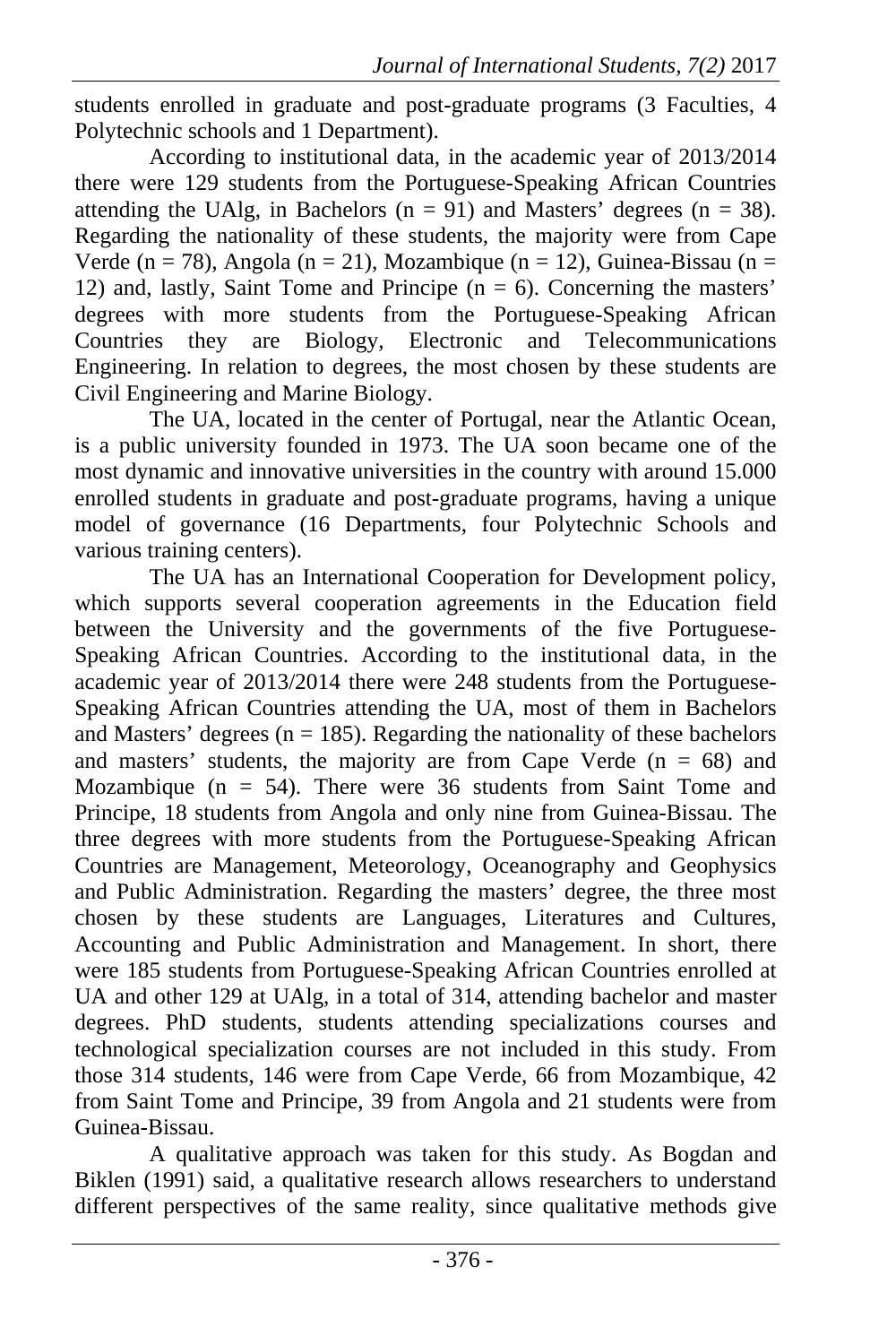primacy to the social actor's subjective experience as a source of knowledge (Almeida & Freire, 2003). In this sense, we conducted a broad set of semistructured interviews with Portuguese-Speaking African Countries' students, with their Professors and Courses Directors and also with the HEI' staff. These interviews occurred during the first year of the research project, the academic year of 2013/2014.

Data validation was achieved through triangulation, which, in this study, refers to the use of multiple data sources (interviews with Students, Professors, Courses Directors and HEI's Staff). This means examining the consistency of different data sources from within the same method (Denzin, 1998; Patton, 1990) in order to develop a comprehensive understanding of the phenomena (Patton, 1999). According to Denzin (1998) data triangulation allows enriching the findings and therefore provides researchers with a deep and wide understanding of reality (Denzin, 1998; Patton, 1990).

# **Participants**

In relation to the students interviewed, the study sample consists of 31 students (10% of the 314 enrolled in both HEI), which were selected by contacts provided by the Social Services or through personal contacts. Regarding students' nationality, 17 were from Cape Verde, four students were from Angola, four were from Mozambique and other four were from Saint Tome and Principe. Two students were from Guinea-Bissau. The sample comprises 19 females and 12 males, aged between 18 and 38 years. 21 students were attending Bachelor degrees and ten were attending Master degrees. Regarding the length of their stay in Portugal, the interval varies from five months to 16 years. The other interviewees were 15 Professors and Course Directors and nine members of different support offices of both Universities (Cooperation Office - Rectory (R), Social Services (SS), Pedagogical Office (PO) and Student Ombudsperson (SO)).

# **RESULTS**

# **Main Hindrances Experienced by International Students Coming From Portuguese-Speaking African Countries**

# *Awkward arrival time due to visa issues*

According to the interviewed students, their main hindrances are related with the transition to Portugal, since they have serious difficulties to obtain their visas due to bureaucratic issues. These visa issues have serious repercussions in academic and social life, since they define when students arrive to the Portuguese Universities. They arrive mostly in the middle of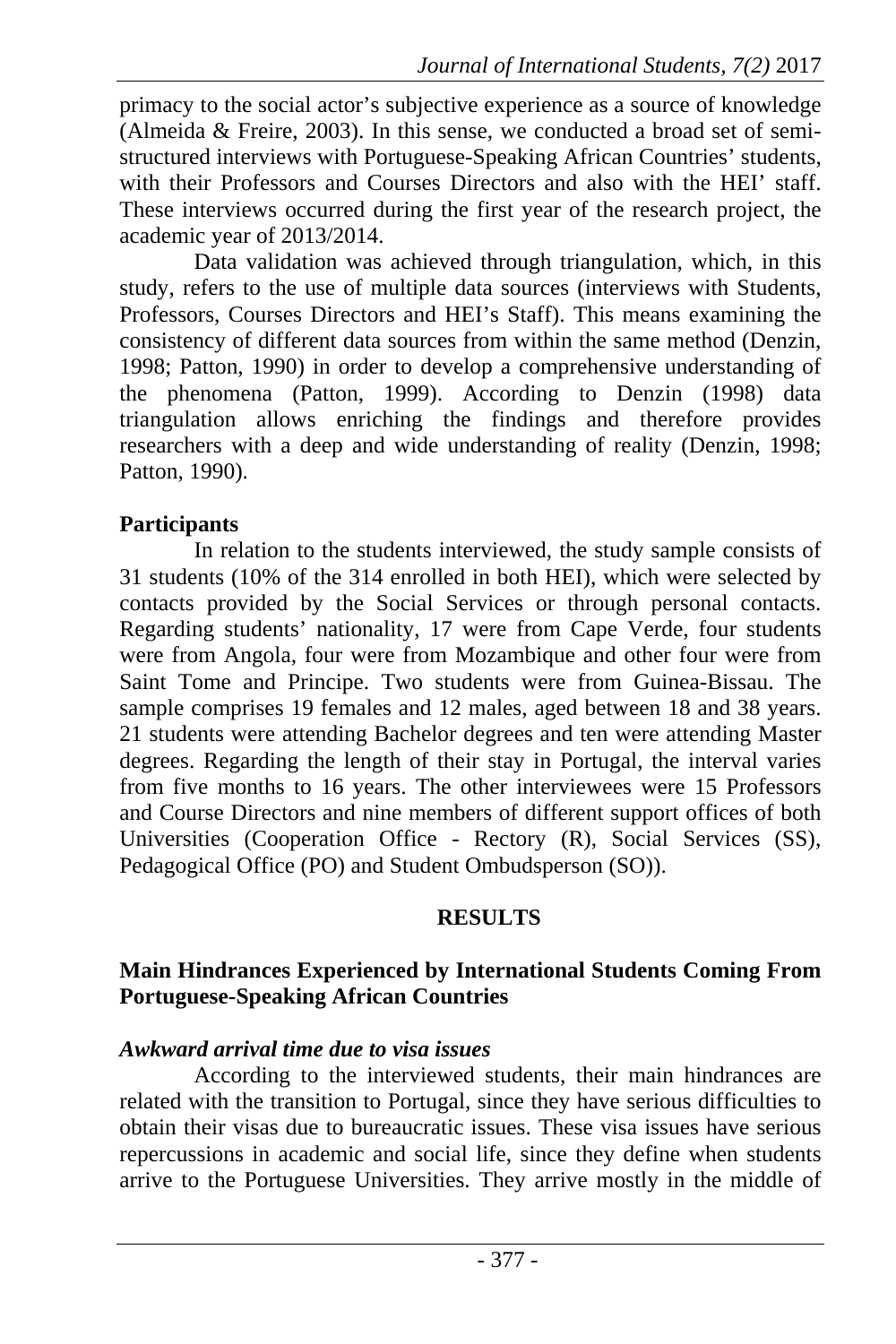the first semester, which affects very negatively their academic and social adjustment.

> When I was on my way to Portugal, I had many problems with the visa. When I finally arrived, the first semester had already finished (UA, Female, 20, Cape Verde, BS in Meteorology, Oceanography and Geophysics)

> When you arrive in January or February [because of the delay obtaining the visa] you've already lost a whole semester. This means you're left behind. It's complicated. When I fall here, I didn't know anybody and, of course, the professors didn't know me (UA, Female, 22, Cape Verde, BA in Political Science)

The Professors of these international students are aware of this 'visa issue', regretting that the Portuguese Foreign Affairs Ministry as well as the students' home countries do not solve the problem and also regretting the negative impact that it has in the students' academic life.

> Most of the students arrive after the beginning of the academic year. That's an old problem that should have been solved many years ago. Someone should press the government so they can, at least, arrive on time. The agreements between the States should foresee this, in order to simplify the visa issues. At this level, the Universities don't have much capacity to negotiate. (UA, Director of BS in Account)

This late arrival also implies that the students from these countries miss the freshmen reception (*praxe*, in Portuguese), which, as all the social activities developed, intends to promote the freshmen integration in the academia. Thus, international students' relationships with home students are not made easier. However, some Professors stated that the main reason why these students do not socialize with home students is related to financial issues, as they experience serious economic problems and they do not have extra money to spend in going out, dinners, and so on.

> They don't integrate faster because they have financial issues. Due to these financial difficulties they can't go out with their colleagues (UA, Director of BA and Master in Languages and Cultures)

# *Financial problems*

 Most of the interviewed students reported these financial problems since they subsist with scholarships from the governments of their home countries, which are normally received with a delay of several months.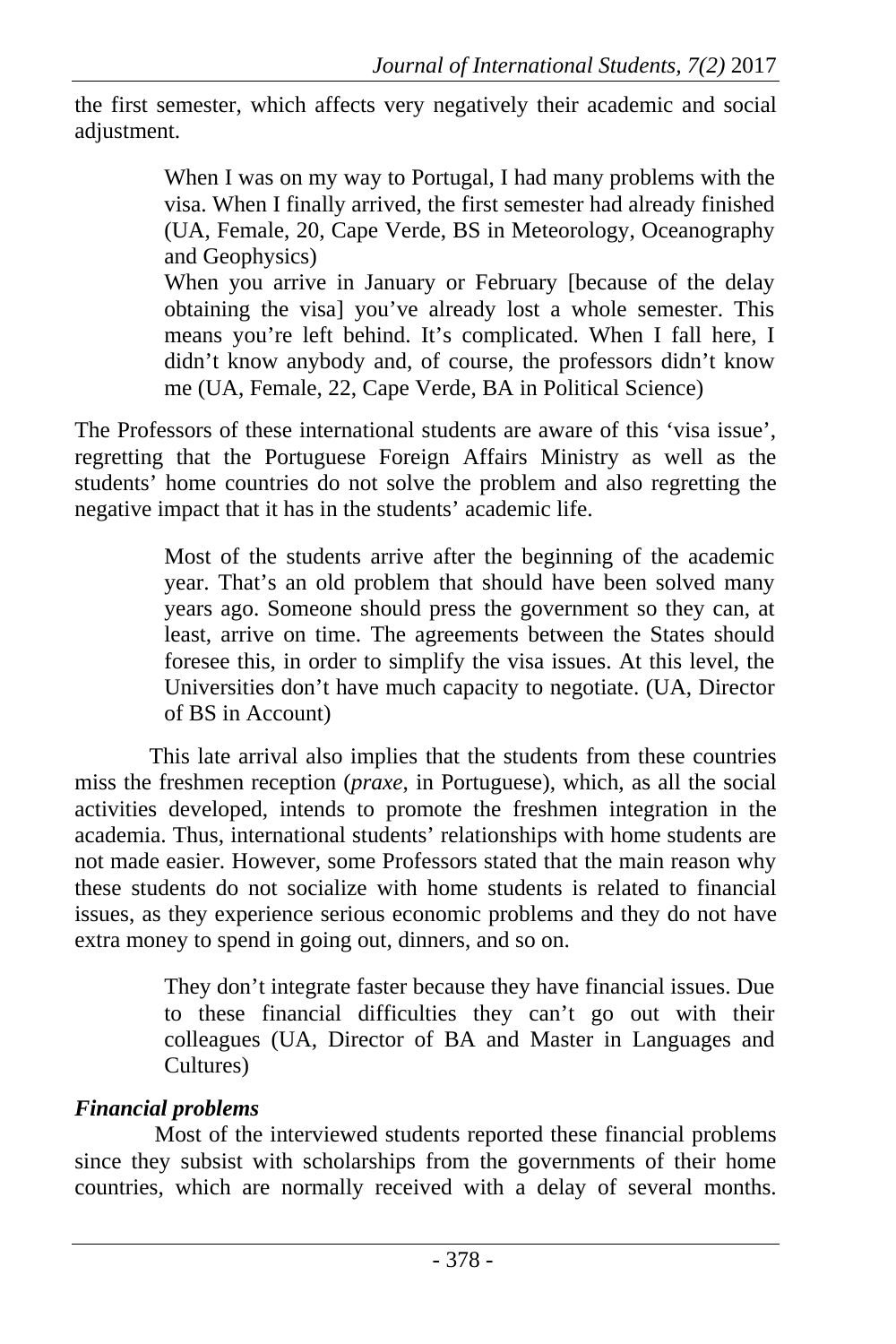Moreover the amount of the scholarship in most cases is not enough to cover all expenses in the Portuguese reality.

> In the beginning, with the delay of the payment of the scholarship [my life] was very complicated. For instance: I arrived in September and I only got the scholarship in November. It was very complicated to pay for the dorm. It was difficult to pay for the photocopies…I didn't have any money. I managed to buy the copies, but I felt terrible. (UAlg, Female, 19, Cape Verde, BS in Orthotics and Prosthetics)

These financial problems are also recognized by both universities' Social Services and by the Professors.

> We know that the amount of the scholarships is not enough for them to pay for everything: the University fees, food, clothes, learning materials, etc… (UAlg, Member of the Social Services Staff)

> The delay in the scholarships' payment is really a huge problem. That's why here, in the Social Services, we always have our doors opened to help the African students who ask us for help. Right now, we have a few being [financially] helped. (UAlg, Administrator of the Social Services)

> They face economic problems. Firstly because normally they come with scholarships and… well, I don't know the exact amount of the scholarships but I think its little money. So what should they do? They try to find a job here, and they work while they're studying. That's why they only obtain very low grades (UAlg, Director of the BS in Marine Biology)

# *Homesickness*

Another hindrance experienced by the students coming from Portuguese-Speaking African Countries is the feeling of homesickness, as they are far away from home and from their relatives and friends.

> In the beginning, it was very hard for me. I came in the 25th September and until the 6th December everything was okay. That day I start crying and I call my parents. I told them I wanted to go back and my father said to me: « - Okay, no problem, I'll send you the ticket and you'll study here». But I said: «- No, I'd rather stay here». I cried for a couple more days. But now it's solved, I learnt. (UAlg, Female, 20, Cape Verde, BS in Pharmacy)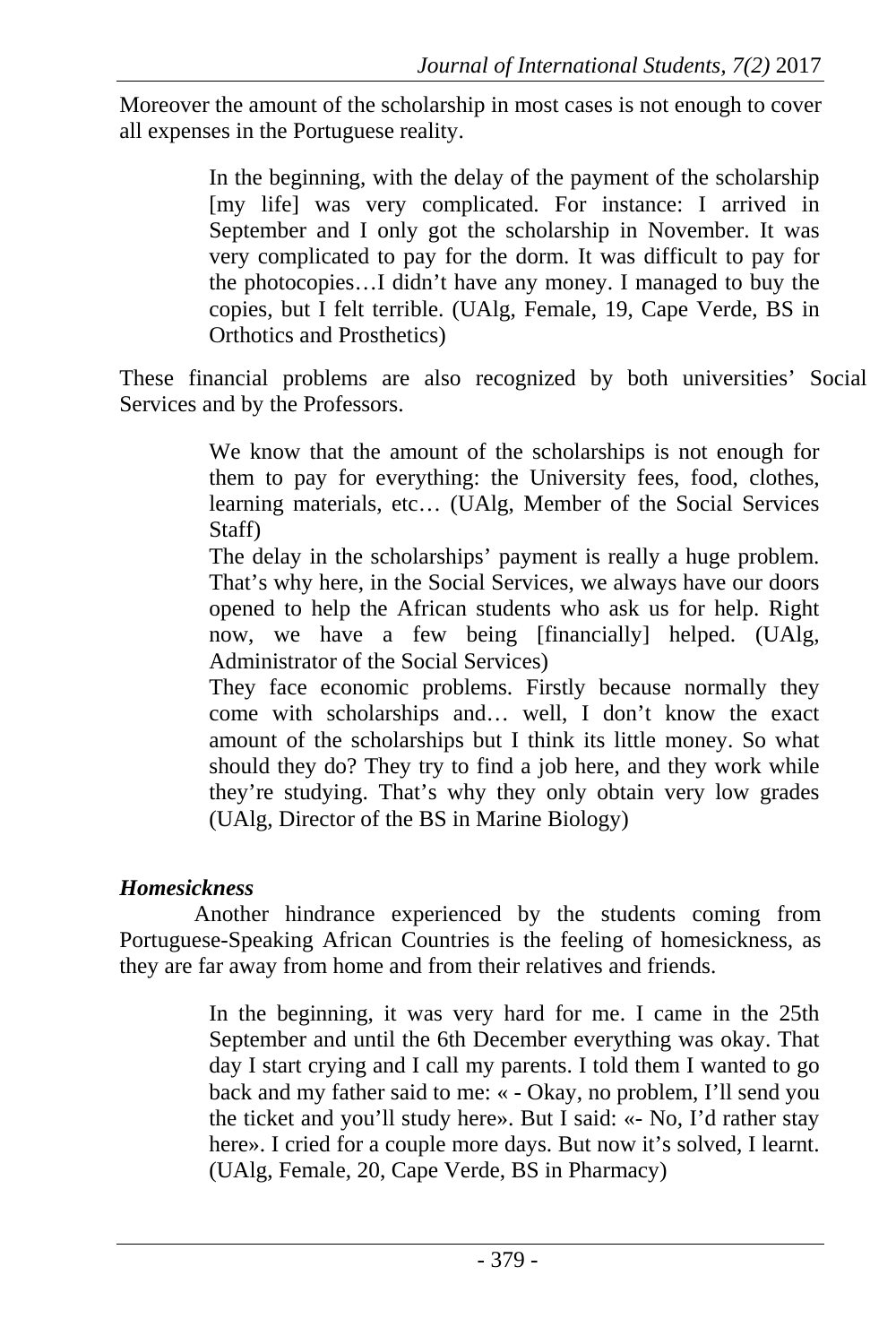It was very hard in the beginning, I confess. It was very difficult to stay away from my family, especially from my mother. Then I got used to it. (UAlg, Female, 21, Cape Verde BA in Tourism)

The students from the Portuguese-Speaking African Countries also have to deal with some prejudices and discrimination behaviors, namely when they try to find accommodation.

> When the owner came to give us the key and to receive the money – because it was a kind of an emergency - he said: «- But I didn't know you were Africans…». And my friend said «And so, what's the problem? ». «No, because you Africans, you're noisy, you don't know how to get along with other people». He said this and that, he call us pigs and he didn't give us the key. (UAlg, Female, 22, Cape Verde, BS in Dietetics and Nutrition)

# *Language barriers*

Despite the fact that these students come from countries where Portuguese is the official language, the interviewees stated that they mainly use their mother tongues, such as local creoles. They assumed that European Portuguese is very different from the Portuguese they know. Therefore, the language barrier is one of the main hindrances experienced by these students, since it affects their academic and social life.

> In Cape Verde, we only speak Portuguese at school. We speak Portuguese in conferences or when we're in contact with Portuguese people or with other people that speak Portuguese, otherwise, among Africans, we use the Creole. Creole is our mother tongue. The fact that Portuguese is our official language doesn't imply that we stop using our mother tongue. (UAlg, Male, 21, Cape Verde, BA in Culture and Heritage Studies)

> I'm telling you, in the first year I thought to myself: «Speaking Portuguese is so difficult that feels like having a rope around your neck. Well at least for me it's difficult. (UAlg, Female, 22, Cape Verde, BS in Nutrition Sciences)

> I really had problems [with the Portuguese language]! When I arrived, I listened to the people speaking and I didn't understand a thing. It looked as everybody was speaking so fast! But I don't feel it anymore. (UAlg, Female, 23, Guinea-Bissau, BS in Marine Biology)

It must be said that the language barrier has a deep impact in academic success. In the perspective of these students, on one hand, it is very difficult to understand the Professors and, on the other hand, they don't feel comfortable to put questions and to be active in classes.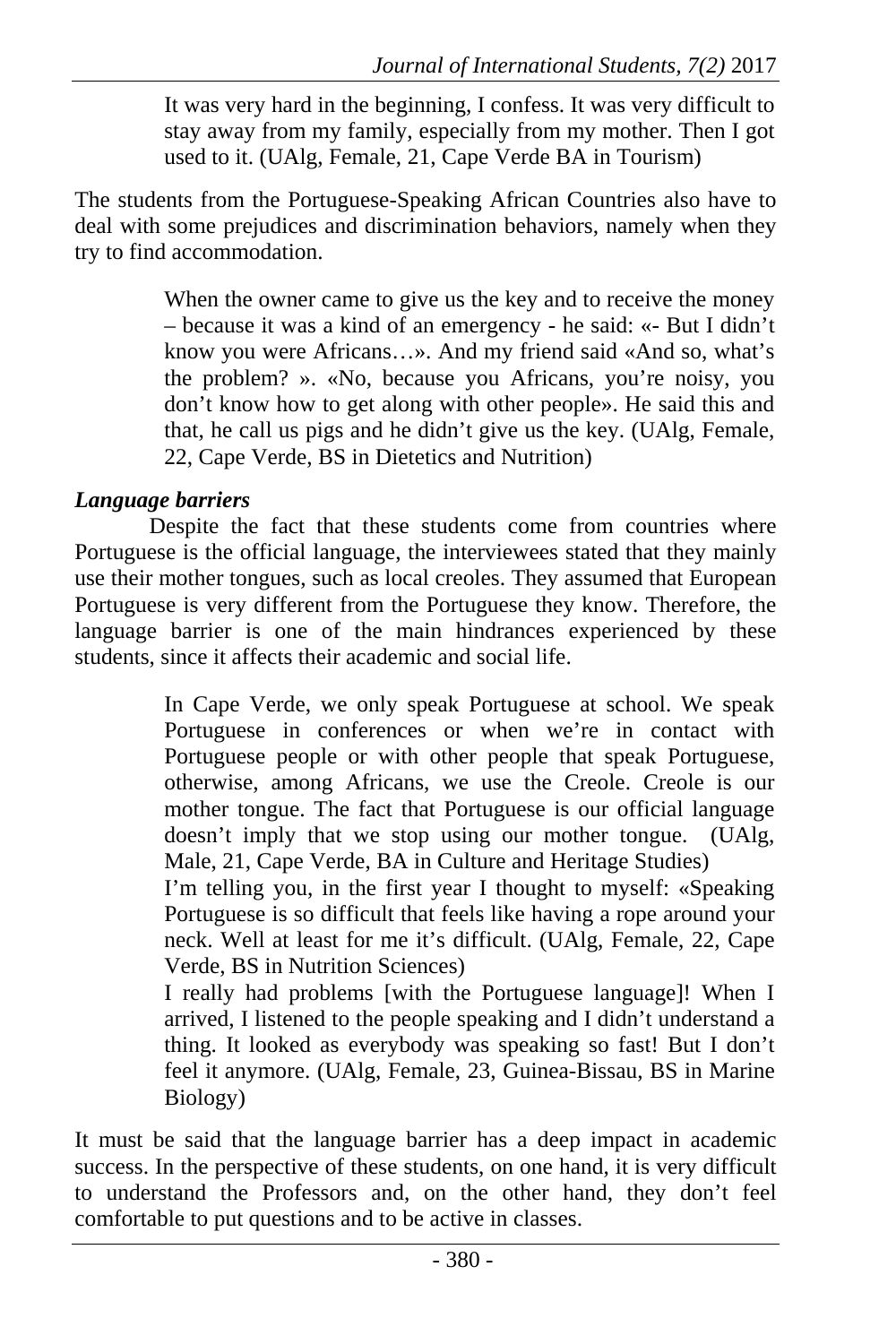We Capeverdians, we do speak Portuguese but, in my case it's difficult to speak it. Sometimes people use vocabulary that I don't know and I feel lost. This, hampers the comprehension of the message the Professor wants to transmit. (UA, Male, 24, Cape Verde, BA in Public Administration)

 [The mastery of the Portuguese language] is really a constraint. Sometimes I want to say something, but my language is not in accordance with what you Portuguese people are used to listen or say; sometimes I use expressions that cause astonishment: «what is he trying to say?» Do you understand? It's embarrassing when all the class gets astonished by something we're saying, by an expression we're used to use, something normal for us (UA, Male, 24 Saint Tome and Principe, BA in Public Administration)

According to the Professors, some of these students have a low profile participation in the classroom, they're even considered shy, but their silence is due to the lack of language proficiency, as they feel insecure and sometimes ashamed to speak Portuguese.

> In the beginning they are very shy, they don't participate, they don't speak. But how could they participate? Everybody is speaking in Portuguese and they're foreigners. Usually, they don't participate much, they tend to stay in their corner. But it depends on the personality of each one, on the self-confidence (UAlg, Professor of Mathematics in the BS in Pharmacy)

> They face problems concerning the language. Despite the fact that they come from Portuguese speaking countries, they have a very elementary knowledge of the language. They write poorly, they have oral comprehension problems. They don't understand well the things we ask them. At the end of the classes, when they come to us with questions, there's where we realize they don't master the language even orally. If they can't express themselves orally, they can't express themselves through writing. Normally they face huge problems writing their Master's thesis (UAlg, Director of the BS in Marine Biology)

#### *Relationship with home students*

The relationships with home students are not always easy. Nevertheless, the interviewees referred that they have very good friends among home students and that they were very supportive.

> As soon as they realized I arrived late, everybody came to me saying: «- you're going to need this and that, class notes etc.» And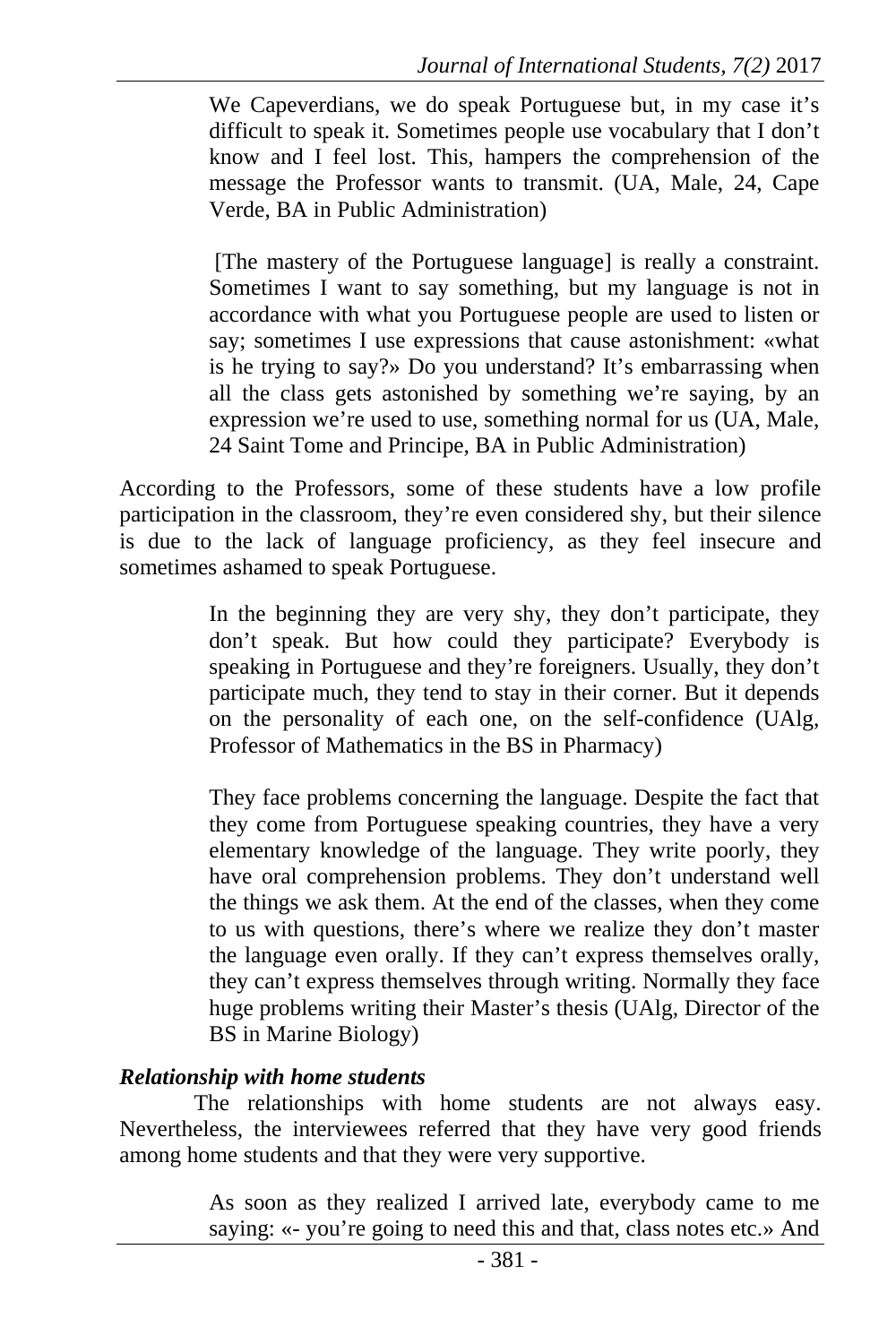thanks to them I managed to integrate in everything. (UA, Male, 27, Saint Tome and Principe, BS in Management)

All my colleagues were asking if I was following the matters; if I was following the lecturer and taking notes. Whenever I couldn't take notes they gave them to me. (UA, Male, 24, Cape Verde, Bachelor in Public Administration)

On the other hand, some students indicate that it was very difficult for them to establish relationships with home students in classes, for instance in group work, or outside the classes.

> When I enter the classroom and sit nobody speaks to me. Only if I speak to anyone, he or she speaks to me. Until now. We may even work together, but when they see me on the street they act as if they don't know me (UA, Female, 21, Cape Verde, BS in Meteorology, Oceanography and Geophysics).

> We have great difficulties to form work groups with them. I had great difficulties. I wanted to form a group, but the people put me by. (…) There is some kind of prejudice (UAlg, Male, 27, Mozambique, BS in Civil Engineering)

The difficulties experienced by students from Portuguese-Speaking African Countries during classes are also perceived by some Professors and Course directors, namely when students have to work in groups.

> It's harder for them [to work in groups]. They tend to form groups among them. Of course there are some nice exceptions of the popular students that easily integrate themselves. But generically, they hardly integrate in home students groups (UAlg, Director of the BS in Dietetics and Nutrition)

# *Prior learning and teaching and learning methods*

Another hindrance faced by the students from African Portuguese-Speaking Countries is related to the differences between their home country Education System and the Portuguese one. These students feel that their prior learning is not enough to deal with the new demands of the Portuguese Higher Education, which originates feelings of frustration and sadness.

> [The educational system] is different. In terms of Algebra, there were some things I didn't know. When I arrived, I realize I really had no bases. At school I didn't learn Computer Science, I knew nothing about Programming (UA, Female, 21 Cape Verde, BS in Meteorology, Oceanography and Geophysics)

> Sometimes the professor says: «- I'm not going to talk about this because you've already studied it in the secondary». But there are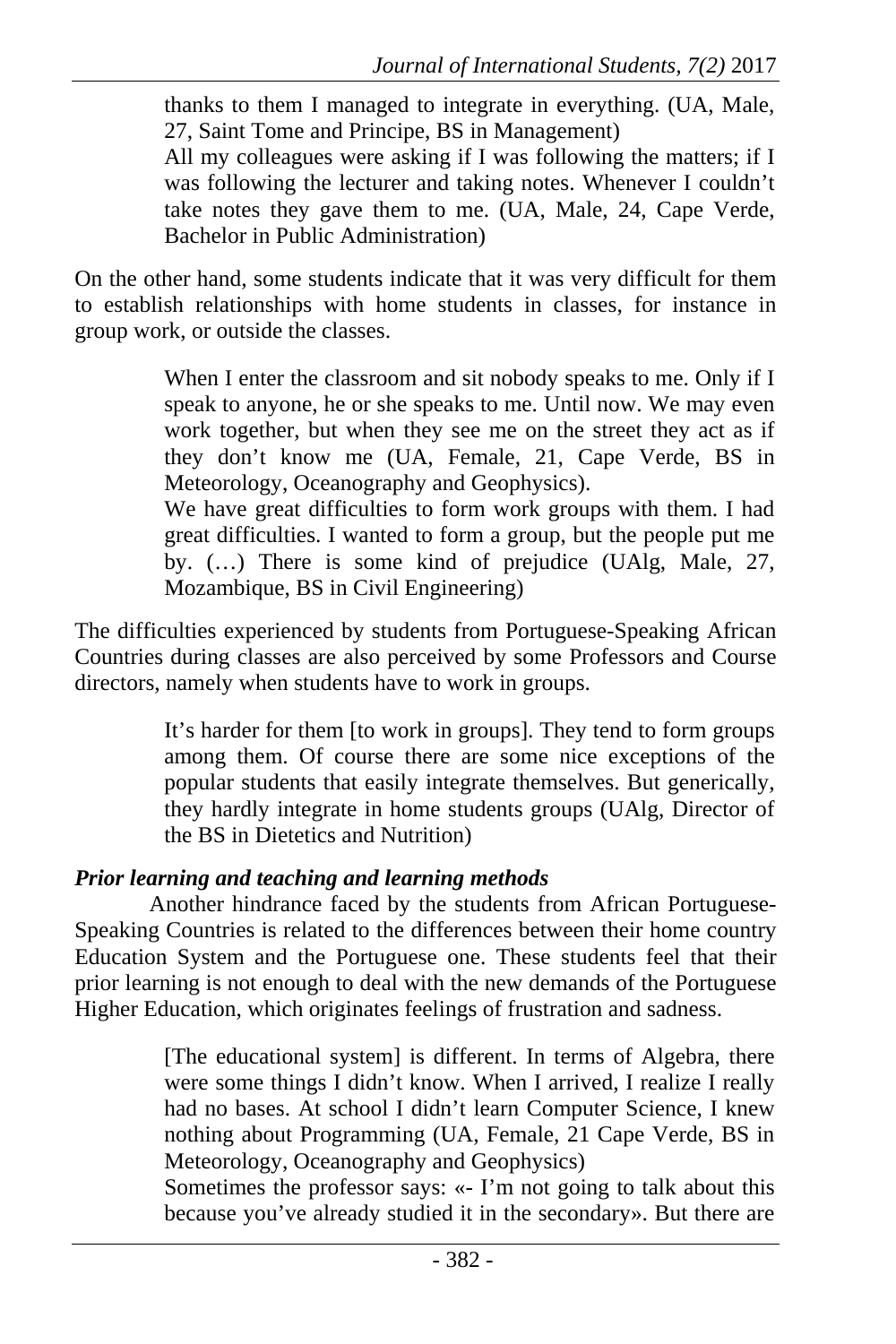subjects you study here in Portugal that I've never heard about. (UA, Female, 20, Cape Verde, BS in Meteorology, Oceanography and Geophysics)

This 'prior learning problem' is also identified by Course Directors and Professors, as well as by the Head of the Social Services. They were unanimous when indicating that the lack of some basic knowledge negatively affects the academic success of these students.

> They have difficulties related directly to their lack of prior preparation, therefore is very hard for them to follow the courses (UAlg, Director of the BS in Marine Biology)

> The academic preparation they bring from their countries has nothing to do with our demands. (UAlg, Administrator of the Social Services)

Another issue is the teaching and learning strategies, which in the host country are very different from those at the home country.

> Here, subjects are taught in a very fast pace. We were not used to it. (UAlg, Male, 25, Angola, Master in Biology)

> When I arrived to the math's class I found it so different. The Professor spoke too fast and passed through the things so fast. Back in those days I almost felt depressed. I was used to do everything in the right time, I never left anything behind. I came with those habits. That's a kind of obligation, so I felt a bit like a fish out of the water. (UAlg, Male, 19, Cape Verde, BS in Civil Engineering)

#### **Support Structures and Actions Offered by the two Universities**

Taking into account the data collected through the interviews with some members of the universities' staff, it became clear that the delay in the payment of scholarships originates serious difficulties regarding food and accommodation, among other aspects of these students' life.

According to the institutional interviewees, the main support structures of both HEI are the Social Services. The support given by these offices comprises accommodation, social scholarship, food support and social merit scholarship. It is important to refer that Social Services are the 'face' of institutional support in what Portuguese-Speaking African Countries' students are concerned. It is also this office that boost sports activities within campus.

In relation to the support given by the Student Ombudsperson, its main role, regarding these particular students, is to connect them with the different structures of the universities taking into account each one's needs. It works in the perspective that there is a partnership and cohesive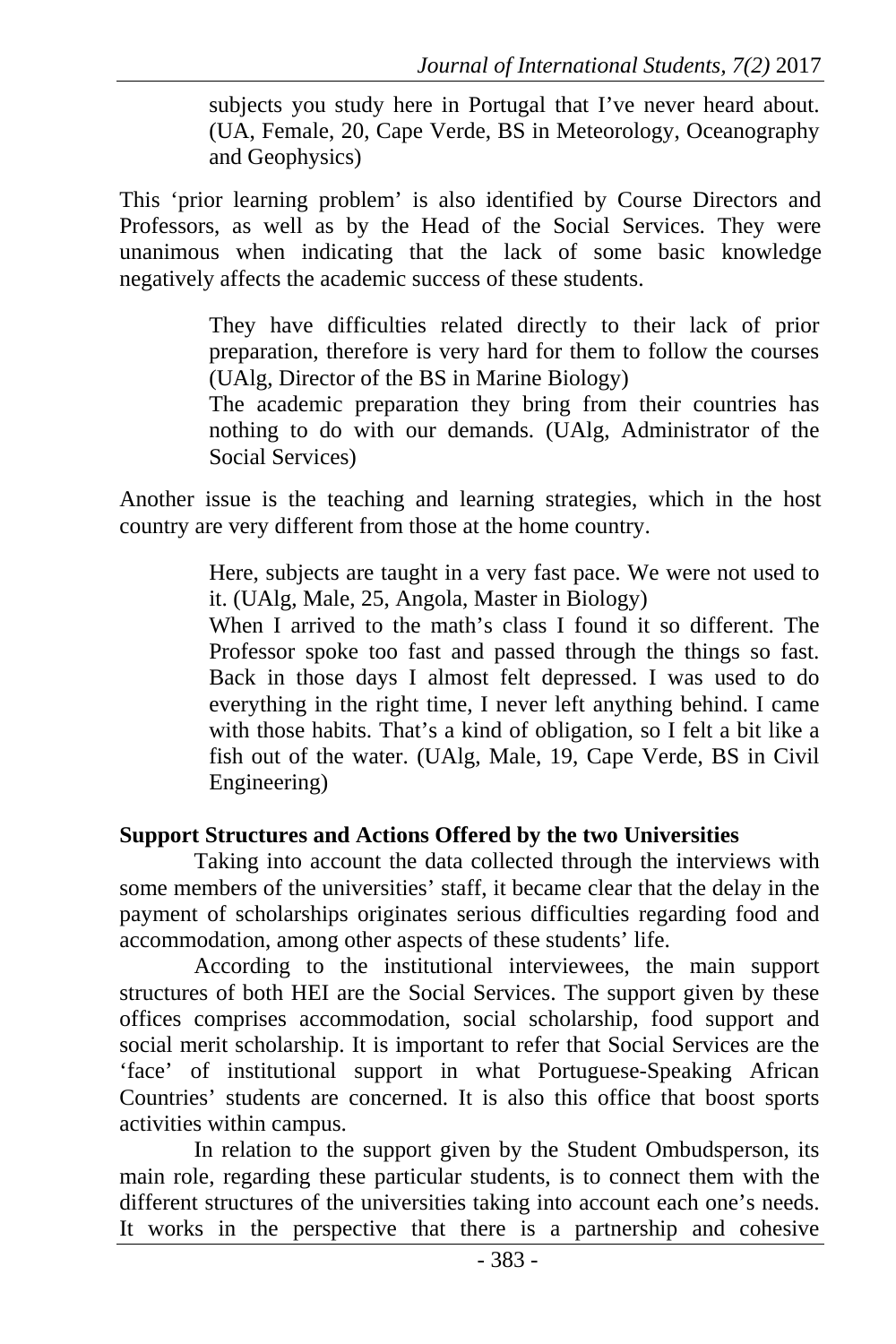connection with all the structures of the university, which allows integrated responses to the problems, namely those of the students from Portuguese-Speaking African Countries.

Another support structure is the Pedagogical Office (PO). It provides support to students in matters related to general aspects of their academic and personal lives, while respecting confidentiality. Regarding students from the Portuguese-Speaking African Countries, most of them come to this office with scholarship's problems and from there they are sent to the Social Services. Some students can, for instance, appeal to the PO looking for academic support since the Educational System in their home country is very different from the Portuguese one; in these cases, the PO provides academic support through its network of volunteers.

Considering the Rectory's perspective, it is important to analyze and to improve the welcoming and the integration of these students, underlining that it's important that they know where and with whom they can solve their problems. Moreover, both HEI have strong Students Associations, which have specific structures dedicated to the students from the Portuguese-Speaking African Countries and that are managed by them.

Additionally, in order to better support these students, the different structures of both HEI also articulate with several national and local institutions, such as: (a) The *Serviço de Estrangeiros e Fronteiras* - SEF (Portuguese acronym to Emigration Services), a security service organized vertically under the Ministry of Home Affairs; (b) the Health Center; (c) the Municipalities of Aveiro and Faro – the cities where the universities are located. It is also important to refer that in both HEI their International Offices have no relation with students from the Portuguese-Speaking African Countries as they are dedicated to other mobility programs such as ERASMUS (European Mobility Program) and to Brazilian students.

## **Interviewee's Suggestions to Improve Institutional Supporting Services**

The suggestions made by students from the Portuguese-Speaking African Countries and their Professors are related to different aspects of the academic and social life of these students.

## *a) Institutional support*

Some Professors stressed the need to improve the dissemination of the existing institutional support structures among the Academia in general and the Professors in particular, as they argue that when more informed they could better support students from the Portuguese-Speaking African Countries.

> I think the teaching staff doesn't really know all the efforts made by the University to support this students, namely at the Social Services level. I know we could spread it more… The students are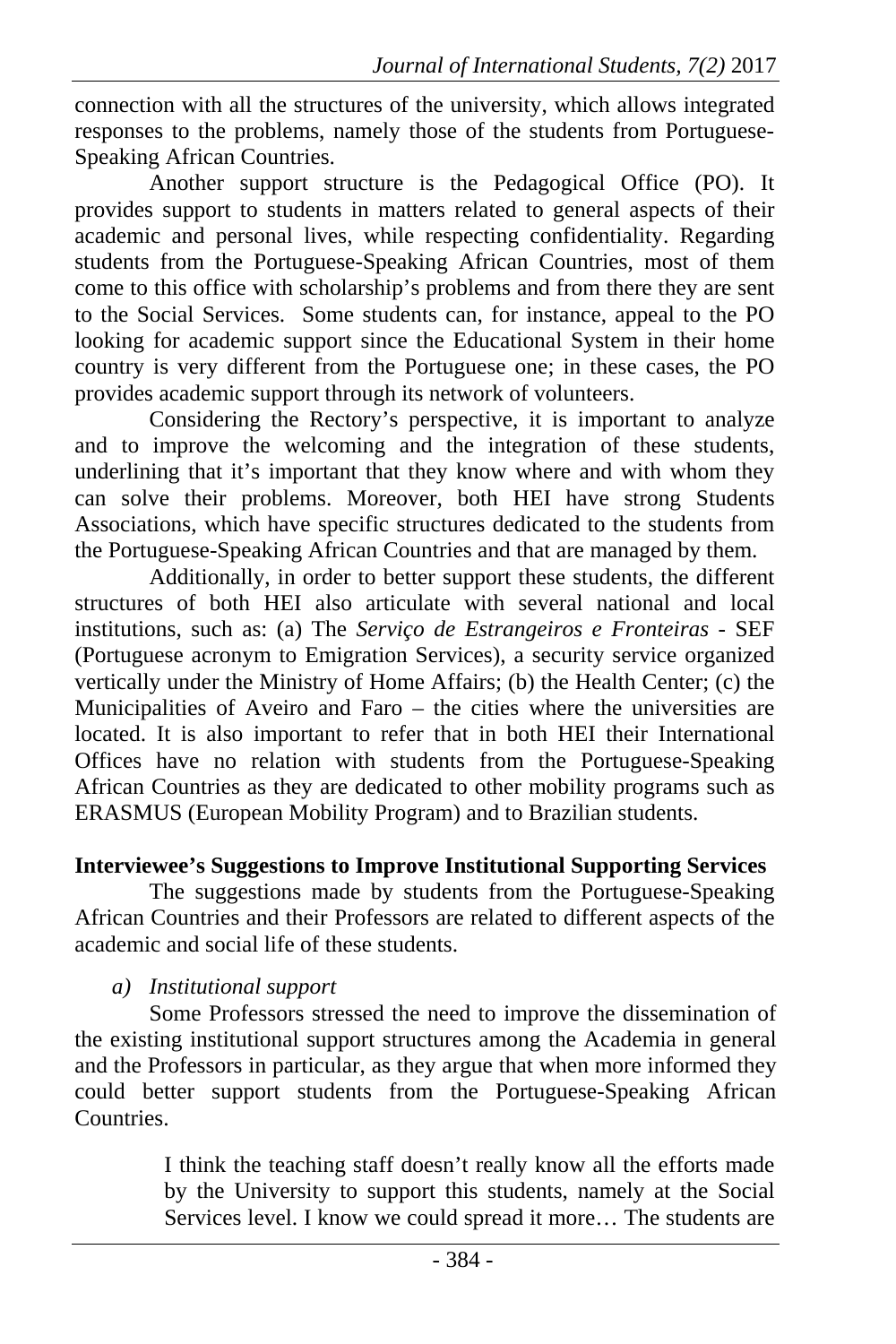immediately taken to the Social Services, so they know what their benefits from the Social Services are. But the teaching staff stays at out of this process. (UA, Director of BA in Language and Cultures).

We don't have the slightest idea of the support that is being given to these students. But we should know, don't we? I may have colleagues for whom the least they know, the better. But I think it's the kind of information that could help us to deal with them. (UA, Director of Master in Public Administration)

Similarly, the students from the Portuguese-Speaking African Countries refer the need of a better dissemination of the institutional support available among the other students. They suggest that at the moment of the enrollment the Academic Services could provide more information regarding the institutional support.

In relation to the delay with which students coming from the Portuguese-Speaking African Countries arrive at the beginning of the academic year, it is suggested that the host institutions organize a specific welcome program, providing all important information and to make them feel welcome and informed.

> In the beginning of the academic year we should have a welcome ceremony for the students coming from abroad, - because there are always lots of students from abroad with a brief explanation about the University of the Algarve and about the region. This and other information that may be important to them. (UAlg, Female, 21, Cape Verde, BA in Tourism)

#### *b) Financial problems*

Since financial problems are a serious hindrance experienced by Portuguese-Speaking African Countries' students, which have impact in their academic life, as well as in their subsistence in Portugal, there were some suggestions to improve these students' life regarding this issue, namely: to increase the number of accommodations provided by the HEI and design a new support system to help those who lose their scholarship.

> The University - maybe in cooperation with the Portuguese government and the government of Cape Verde - should help, reducing the academic fees for African students. When we compare the standards of living of Cape Verde and Portugal… it's difficult for us to pay the fees and live with what remains from the scholarship. There are people that come, spend a year and go back because they can't manage to survive. The families in Cape Verde don't have the conditions to help their children here. (UAlg, Female, 18, Cape Verde, BS in Biomedical Sciences)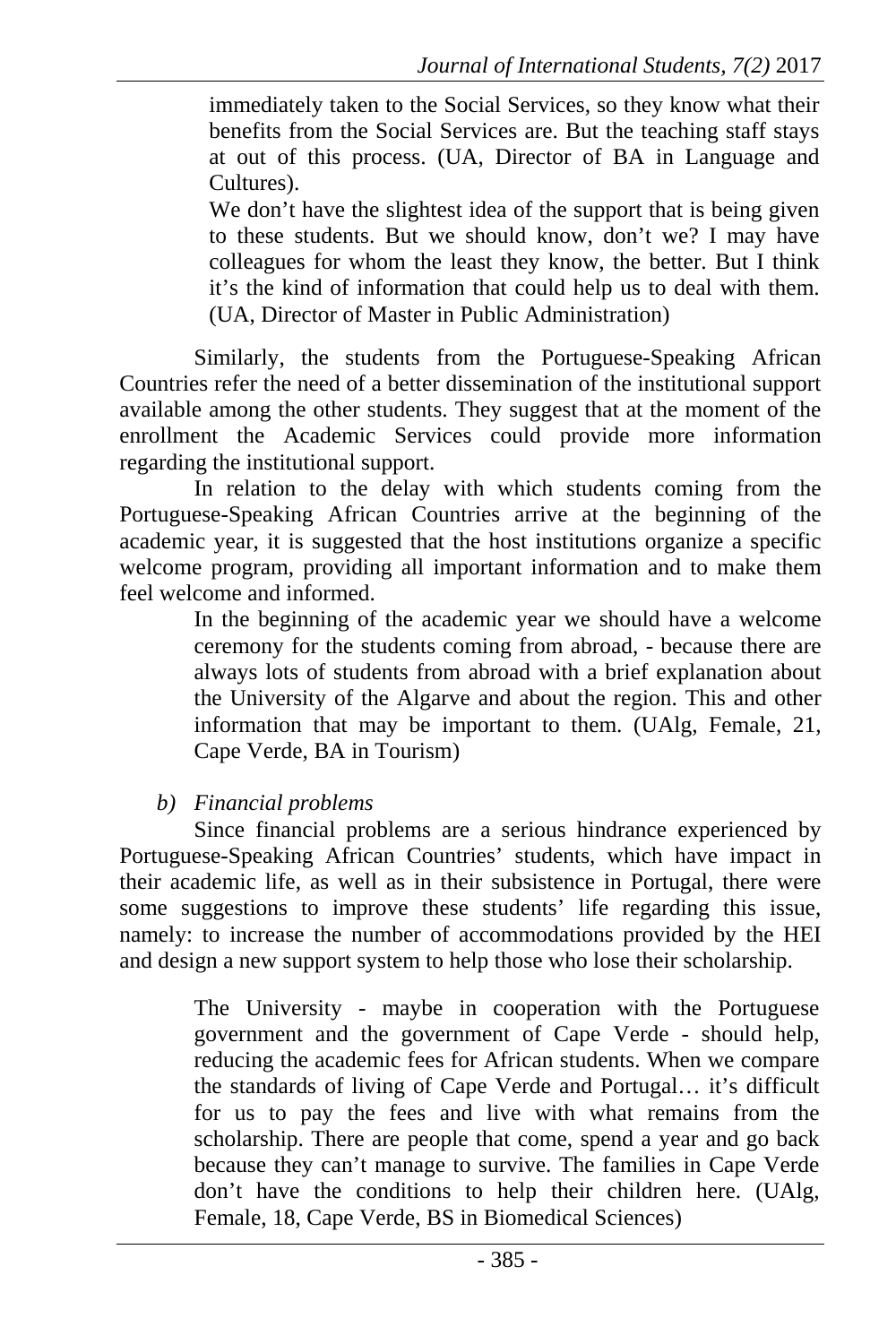The system of attribution and renovation of the scholarships [should change]. We, African students, we are a kind of immigrants. When we don't have money to pay for the academic fees we must work. We don't have relatives here. We can count only on ourselves. There are students who lost their scholarships and had to stop studying. All those aspects of the attribution of the scholarships should be revised. (UAlg, Male, 38, Mozambique, BA in Corporate Secretaryship).

# *c) Teaching and learning process*

Regarding the teaching and learning process, the implementation of a Tutorship program was referred by some students and by some Professors. It is understood that this Tutor could support students both academically and socially, which means that since the moment students coming from Portuguese-Speaking African Countries arrive in the Portuguese HEI, there is someone who could help and guide them in every matter, since the process of enrollment and accommodation, to the academic difficulties that these students may experience.

> It shouldn't be difficult to give all of them [to the students from Portuguese-Speaking African Countries] the phone number of someone they should contact in case of necessity, to find a room, for instance… This is to say to found someone [among the teaching staff] to be responsible for two or three persons, to go get them at the airport etc. I think this would improve their sense of comfort and safety. This is very important. And this person or another one should keep up with these students during their graduation. A kind of personalized support (UAlg, Director of the BA in Heritage and Cultural Studies)

Another suggestion regarding the teaching and learning processes underlines the lack of prior knowledge, in particular subjects such as mathematics, for instance. It was suggested that those who do not have the needed prior knowledge could have the possibility to attend intensive courses, prior to the main course or during all the semester.

> People that feel they don't have enough preparation for one particular course, they should have the possibility to attend propaedeutic classes were they could learn the basic concepts. There are lots of people who don't have the basic preparation to University courses. (UA, Male, 24, Saint Tome and Principe, BS in Management)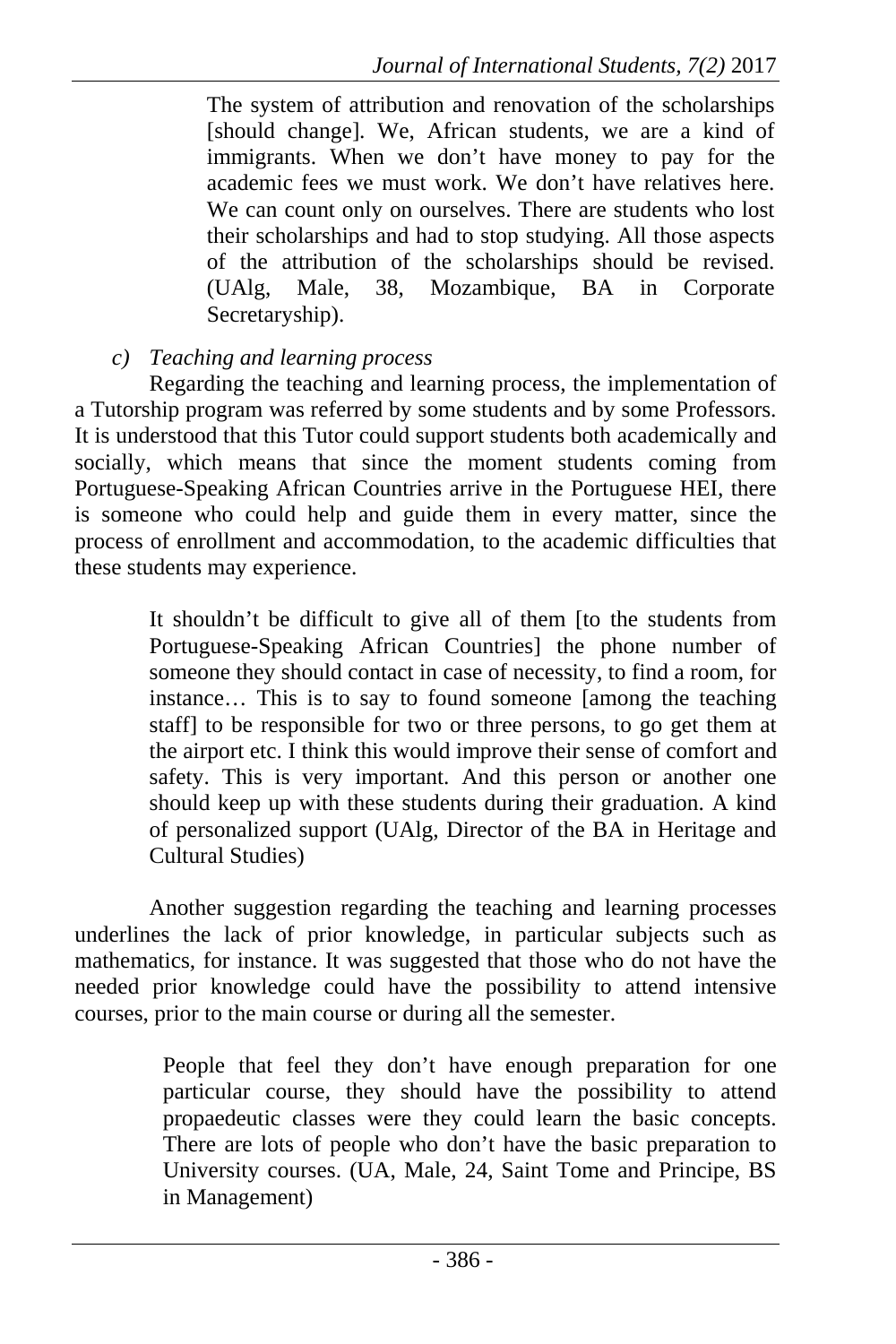Since most of the students coming from Portuguese-Speaking African Countries experienced learning difficulties for several reasons some Professors suggested the implementation of "zero year" as a preparation year, before the freshmen year. According to these Professors this 'zero year' would be a year of adjustment and pedagogical preparation. In this 'zero year' students could improve their knowledge in particular subjects as mathematics or physics.

> [With this 'year zero' system], if they have difficulties in Mathematics or Physics they can attend those preparation classes. Or to refresh some subjects that are absolutely fundamental to the courses (UAlg, Engineering Professor)

*d) Language barriers* 

Language barriers are one of the major hindrances that students from the Portuguese-Speaking African Countries experience. Students and their Professors are well aware that it is essential to implement some strategies in order to decrease the negative impact that the lack of European Portuguese proficiency has in students' academic and social life. It was suggested that HEI could provide, for instance, additional European Portuguese language training, preceded by a diagnostic test to identify what are the specific difficulties students have.

> The University should offer complementary training in Portuguese. Even short duration courses proceeded by a diagnostic assessment. Most of my colleagues agree that this would be of great value, not only for the African students, but for all. (UAlg, Professor in the BS in Dietetics and Nutrition)

Some Professors also suggested that in the first semester of the first year, Portuguese-Speaking African Countries' students should have an intensive six months course of immersion in the language.

> In my opinion they need an intensive immersion in Portuguese, in the first year, even before they enter in the University. Lots of reading, writing and text interpretation. This should be something natural for them: to spend a semester reading good texts in Portuguese, discussing them with the Professor, writing essays… one semester that would help them a lot. Even at the Master's level they need the same thing, but it would be harder for them to accept spending a whole semester just studying Portuguese (UA, Director of Master in Public administration)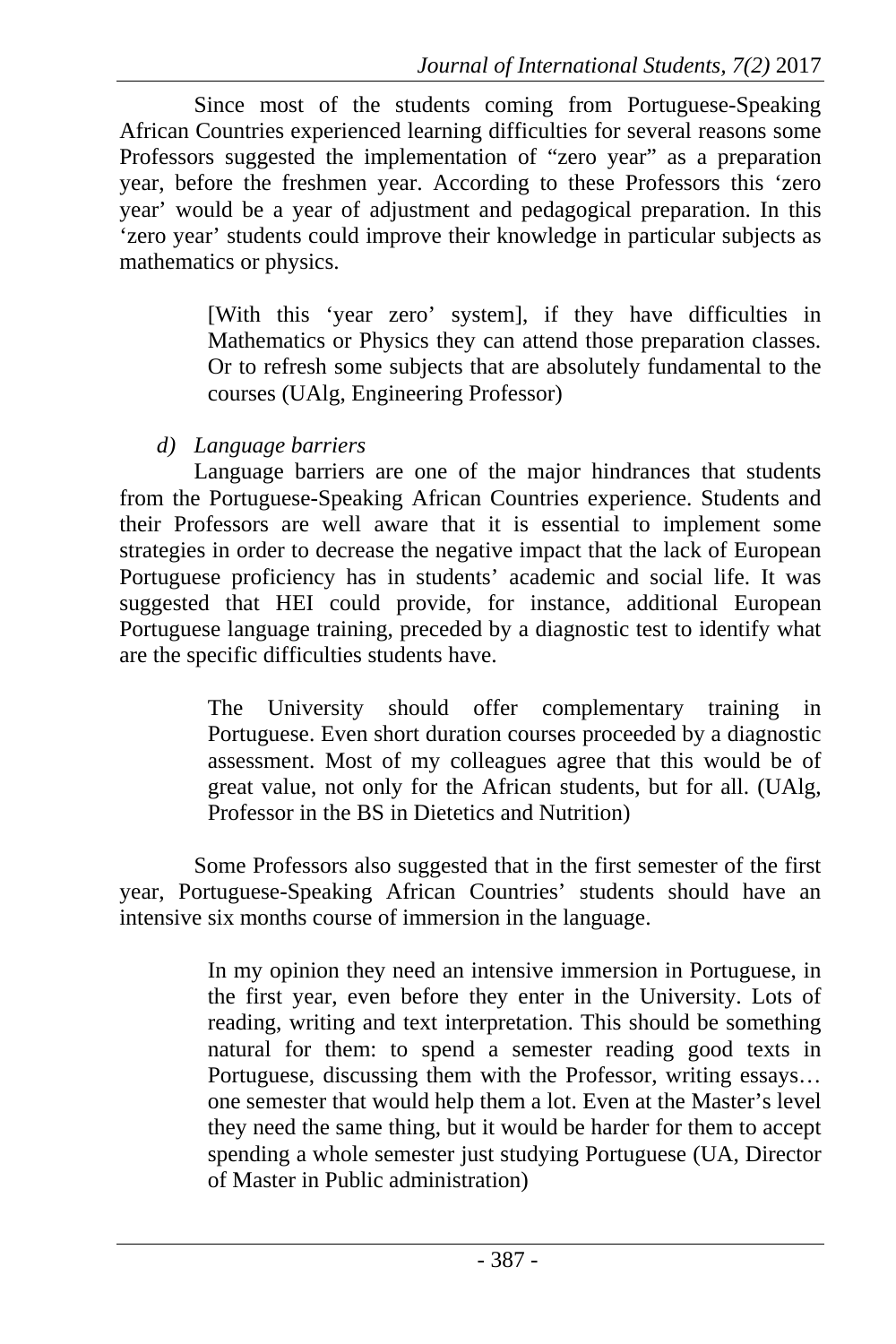Students from Portuguese-Speaking African Countries also defended the implementation of intensive courses not only in Portuguese, but also in chemistry, informatics and English in order to cope with their difficulties.

The University should offer computer science, chemistry etc. They could use voluntary Professors to explain the harder subjects and also Portuguese (UAlg, Female, 22, Cape Verde, BS in Dietetics and Nutrition)

The institution should look after us in order to understand that most of us have problems with English. English private courses are very expensive. [The University should promote] English courses for students with economic difficulties at a price we could pay. That would help us a lot. (UAlg, Male, 25, Angola, Master in Biology)

# **DISCUSSION AND CONCLUSIONS**

Taking into account the hindrances stated by international students coming from Portuguese-Speaking African Countries in this study, it is possible to argue that they seem to be very similar to the hindrances experienced by other international students, with different home countries, or even experienced by other Portuguese-Speaking African Countries' students in former Portuguese studies. Our findings indicate that these students experience homesickness as other international students (e.g., Furnham, 1997; Poyrazli & Lopez, 2007). Similarly to the findings from Li et al. (2010) and some Portuguese studies (e.g., Brito, 2009; Ferro, 2010; Mourato, 2011) regarding the implications of lower proficiency in host language, our results indicate that the low proficiency in European Portuguese seems to contribute to lower levels of academic and social success. Our findings are also consistent with the studies that indicate prejudice and discrimination as a hindrance experienced by international students (Poyrazli & Grahame, 2007) namely outside the university's campus (Sawir et al., 2012). The difficulty to establish relationships with home students is another hindrance identified in our study that was also mentioned in previous studies (Andrade & Evans, 2009; Peacock & Harrison, 2009; Poyrazli & Grahame, 2007; Ryan, 2005; Ward et al., 2001). Our findings emphasize the importance of prior learning (McKenzie et al., 2004; McKenzie & Schweitzer, 2001) in the academic success of these students. Due to the fact that the Portuguese Education System is very different from those Portuguese-Speaking African Countries' students have in their home countries, it is clear in our results that the majority lack some needed knowledge to their new academic demands, as mentioned in other studies (Brito, 2009; Jardim, 2013; Mourato, 2011). Our findings also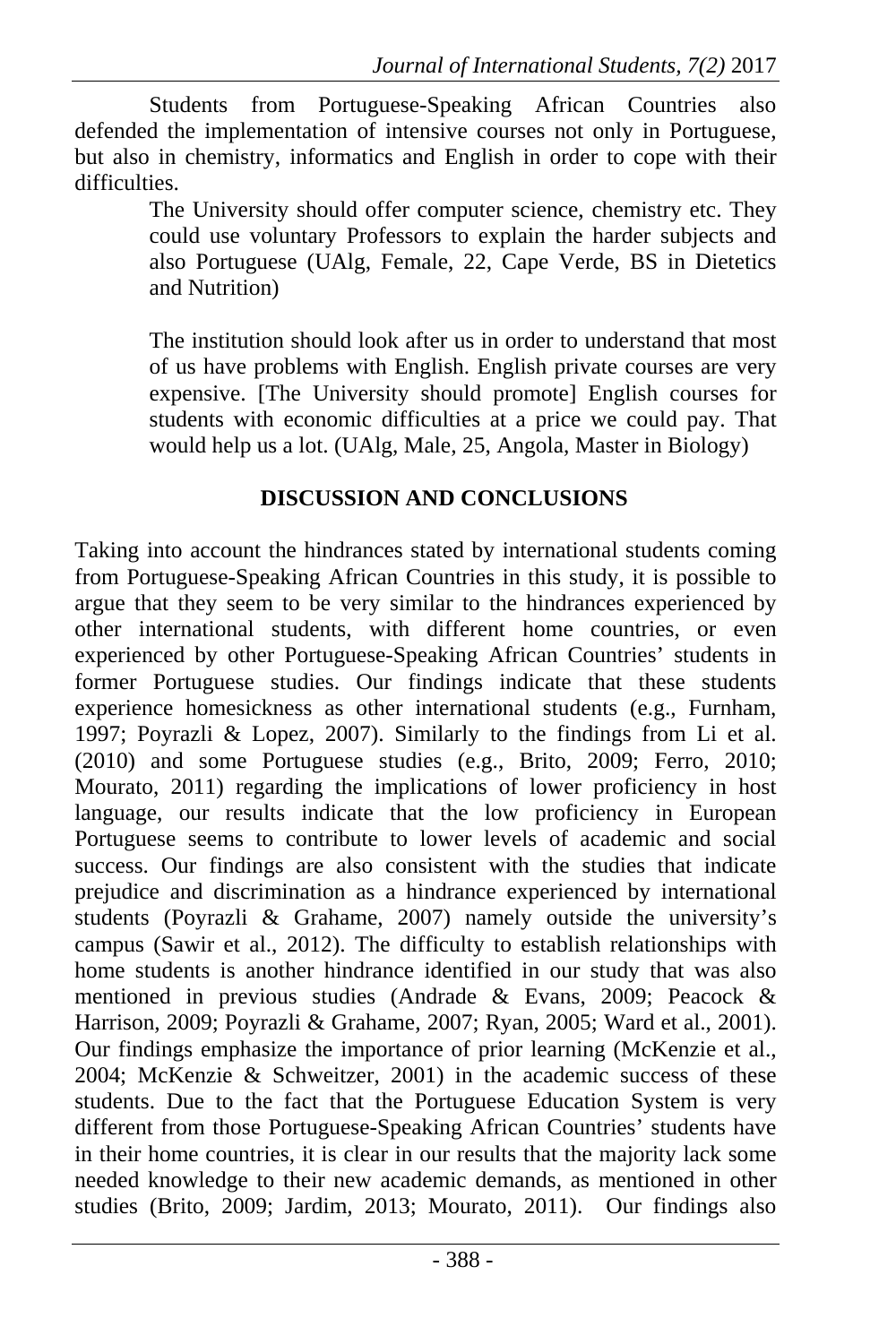indicate that international students from Portuguese-Speaking African countries have serious financial problems with implications in their personal, social and academic life (Duque, 2012; Ferro, 2012; Jardim, 2013). Another hindrance experienced by students from Portuguese-Speaking African Countries that emerged in our findings is related to the transition to Portugal, namely the difficulties to obtain their visa due to bureaucratic issues in their home countries. These results are consistent with the findings of Pereira and Motta (2005).

 Despite the support services provided by the two HEI appear to be well-structured and organized, it is clear that they are not enough to cope with these students' needs. The suggestions given by the students themselves and their Professors in order to improve institutional support reinforce the findings of former studies, such as the increase of the host language support (Akanwa, 2015; Andrade et al., 2014; Li et al., 2010; Mamiseishvili, 2012; Perrucci & Hu, 1995; Sawir et al., 2012; Suzuki, 2002); to implement welcoming programs to the students from Portuguese-Speaking African Countries (Santos et al., 2012); to put into service tutoring projects (Rocha, 2012; Santos et al., 2012) and to review the policies of social support to students, namely financial support (Mourato, 2011; Santos et al., 2012). Other suggestions that emerged in our study are related to the implementation of intensive courses according to the students' needs and the dissemination of the institutional support among students and their Professors, underlining the importance of an 'active institutional voice'.

In his study Akanwa (2015) states that international students "seem to be left on their own upon enrollment as they have to navigate the complex and challenging educational and cultural landscapes of their host universities with little or limited support services" (pp. 280-281). Some recommendations based on this study are:

#### *Support in European Portuguese Language*

Once and for all, Portuguese HEI have to understand that the majority of these students do not have proficiency in European Portuguese. HEI should offer to these students the opportunity to improve their Portuguese skills by providing intensive courses, with free-access, in class and online. Just as HEI provide Academic English Courses, they should also provide Academic Portuguese Courses. Besides the course, it is also important to obtain a true measure of students' language skills, before and after the intensive course.

#### *Support in the acquisition of missing prior knowledge*

It is important that the students coming from Portuguese-Speaking African Countries can have the same opportunities to achieve academic success as their Portuguese peers. Providing intensive courses, namely on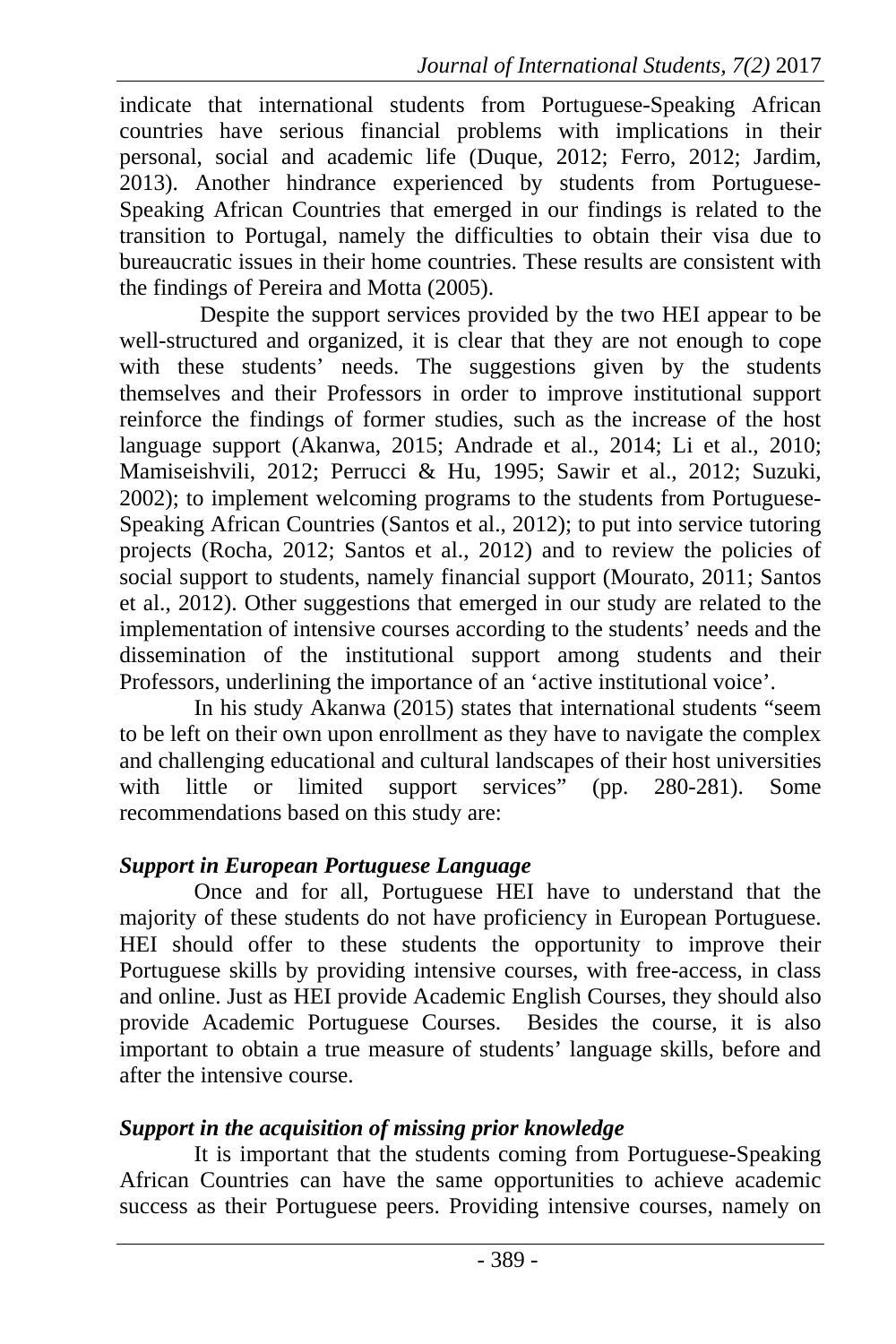mathematics or chemistry, could help these students to stay up to date with these and other particular subjects.

#### *Support in social interactions on campus*

The implementation of a dedicated welcoming program is very important, since these students arrive very late in the academic year and miss all the reception activities dedicated to the freshmen.

#### *Better dissemination of the institutional support provided among HEI staff and students*

HEI should provide all necessary dissemination procedures to better inform the Professors and other HEI staff about the support that students may benefit in order to make them a mean of dissemination of the provided students support. At the same time, it is imperative that students from Portuguese-Speaking African Countries are informed by institutional channels, since the moment of their enrollment at the academic services.

#### **Acknowledgments**

This paper was financed by National Funds provided by Foundation for Science and Technology (FCT) through project PTDC/IVC-PEC/4886/2012 and project UID/SOC/04020/2013.

#### **REFERENCES**

- Akanwa, E. (2015). International students in Western developed countries: History, challenges, and prospects. *Journal of International Students, 5*(3), 271–284.
- Almeida, L., & Freire, T. (2003). *Metodologia da Investigação em Psicologia e Educação. 3ª edição*. Braga: Psiquilíbrios Edições.
- Andrade, M. S. (2006). International students in English-speaking universities: Adjustment factors. *Journal of Research in International Education, 5*(2), 131–154.
- Andrade, M. S. (2011). Extending support for English language learners: A university outreach program. *International Journal of Multicultural Education, 13*(2), 1–18.
- Andrade, M. S., & Evans, N. W. (2009). *International students: Strengthening a critical resource*. Lanham: Rowman & Littlefield Education.
- Andrade, M. S., Evans, N. W., & Hartshorn, K. J. (2014). Linguistic support for non-native English speakers: Higher education practices in the United States. *Journal of Student Affairs Research and Practice, 51*(2), 207–221.
- Bogdan, R., & Biklen, S. (1991). *Investigação Qualitativa em Educação. Uma Introdução à Teoria e aos Métodos*. Porto: Porto Editora.
- Brito, V. (2009). *Vivências Adaptativas e desempenho académico dos estudantes Cabo-Verdianos da Universidade de Coimbra*. Dissertação de Mestrado em Ciências da Educação, área de especialização em Pedagogia universitária. Coimbra: Faculdade de Psicologia e Ciências da Educação.
- Brisset, C., Safdar, S., Lewis, J. R., & Sabatier, C. (2010). Psychological and sociocultural adaptation of university students in France: The case of Vietnamese international students*. International Journal of Intercultural Relations, 34*(4), 413–426.
- Casa-Nova, M. (2005). (I)migrantes, diversidades e desigualdades no sistema educativo português: balanço e perspetivas. *Ensaio: Avaliação e Políticas Públicas em Educação, 13*(47), 181-216.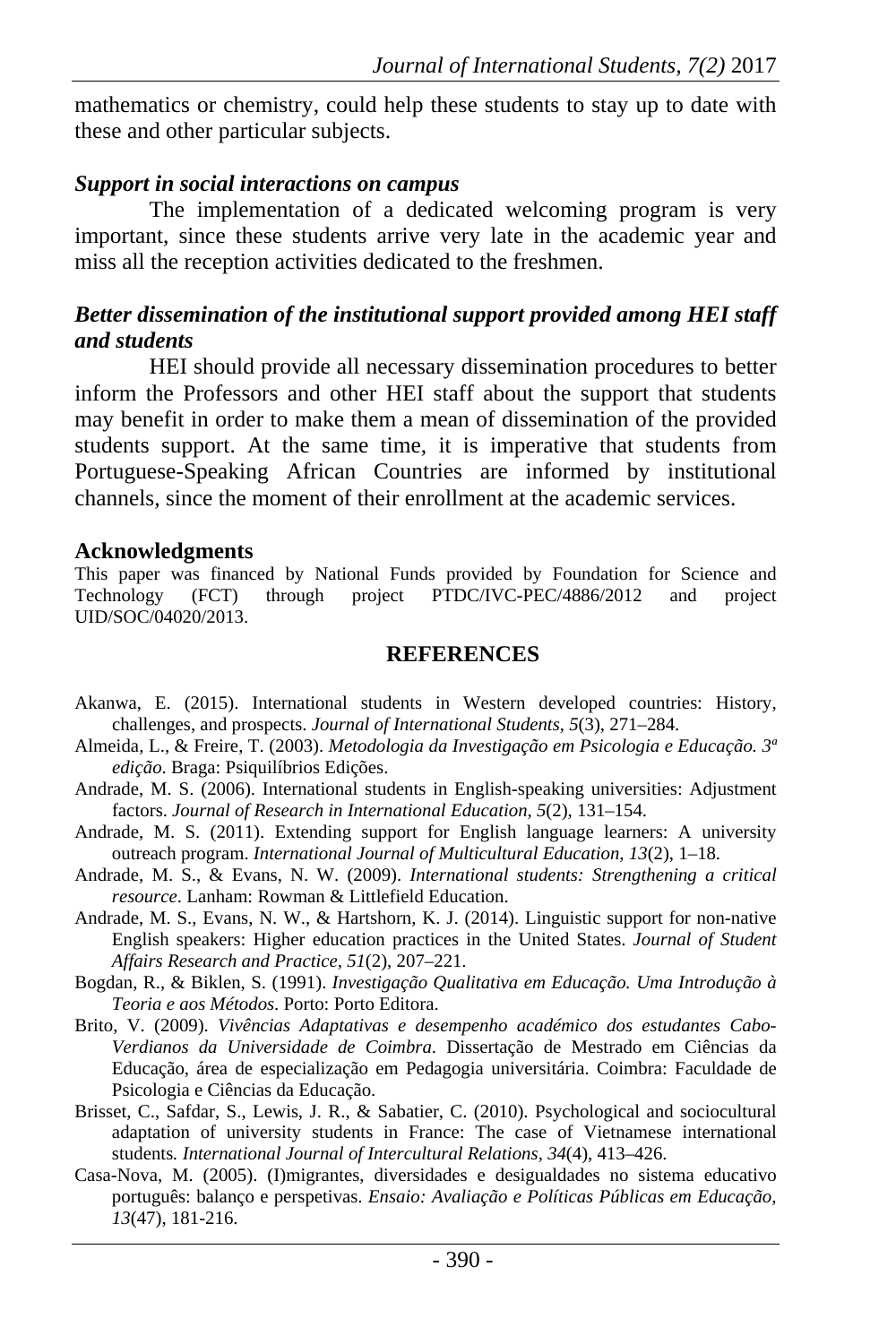- Coates, N., & Dickinson, J. (2012). Meeting international postgraduate student needs: a programme-based model for learning and teaching support. *Innovations in Education and Teaching International, 49*(3), 295–308.
- Constantine, M. G., Anderson, G. M., Berkel, L. A., Cadwell, L. D., & Utsey, S. O. (2005). Examining the cultural Counseling, adjustment experiences of African international college students: A qualitative analysis. *Journal of Counseling Psychology, 52*(1), 57– 66.
- Costa, A. B. (2012). Formação de Quadros Superiores Moçambicanos em Portugal: Trajetórias, Identidades e Redes Sociais. *Cadernos de Estudos Africanos, 23*, 131-158.
- Dao, T. K., Lee, D., & Chang, H. L. (2007). Acculturation level, perceived English fluency, perceived social support level, and depression among Taiwanese international students. *College Student Journal, 41*(2), 287–295.
- Daroesman, S., Looi, K., & Butler, D. (2005). *Survey of final year international students on their experience of the University of Melbourne*. University Planning Office, University of Melbourne.
- Denzin, N. K. (1998). The Art of Interpretation, Evaluation, and Presentation. In Norman K. Denzin & Yvonna S. Lincoln (eds.), *Collecting and Interpreting Qualitative Materials* (pp. 313-344). Thousand Oaks: Sage Publications.
- Duque, E. (2012). *Representações e Expetativas dos estudantes universitários dos PALOP*. In VII Congresso Português de Sociologia, Universidade do Porto – Faculdade de Letras – Faculdade de Psicologia e Ciências da Educação, 19 a 22 junho 2012.
- Elimbi, Y. (2012). *Les parcours des étudiants étrangers africains en France*. Paris: Université Paris 1 Panthéon-Sorbonne.
- Faria, M. & Costa, A. B. (2012). Introdução. In Ana Bénard da Costa e Margarida Lima de Faria (Orgs.), *Formação Superior e Desenvolvimento – Estudantes Universitários Africanos em Portugal* (pp.5 – 16). Coimbra: Edições Almedina.
- Faria, M. (2009). Cooperação no âmbito do ensino superior: ser estudante angolano em universidades portuguesas. *Pro-Posições, 20*(58), 45-63.
- Ferro, M. (2010). *Teoria crítica e aconselhamento: para uma intervenção multicultural com os estudantes da cooperação na Universidade de Coimbra*. Tese de Doutoramento em Psicologia. Coimbra: Universidade de Coimbra.
- Figueiredo, M. (2005). *Estudantes dos PALOP na Universidade de Évora: do Levantamento das Dificuldades e Necessidades à Procura de Soluções*. Dissertação de Mestrado em Sociologia. Évora: Universidade de Évora, Departamento de Sociologia.
- Fisher, S. (1989). *Homesickness, cognition and health*. Hove, UK: Lawrence Erlbaum.
- Furnham, A. (1997). Culture shock, homesickness and adaptation to a foreign culture. In M. van Tilburg & A. Vingerhoets (Eds.), *Psychological Aspects of Geographical Moves: Homesickness and Acculturation Stress* (pp.17-34). Tilburg: Tilburg University Press.
- Furnham, A., & Bochner, S. (1986). *Culture shock: Psychological reactions to unfamiliar environments*. London: Methuen.
- Gu, Q. (2011). Managing change and transition: Chinese students' experiences in British higher education. In J. Ryan (Ed.), *China's higher education reform and internationalisation* (pp. 134–150). London: Routledge.
- Gusmão, N. (2011). "Na Terra do Outro": presença e invisibilidade de estudantes africanos no Brasil, hoje. *Dimensões, 26*, 191-204.
- Jardim, B. (2013). *Estudantes PALOP no Ensino Superior Português das Necessidades Sentidas aos Apoios Prestados*. Dissertação de Mestrado em Política Social. Lisboa: Universidade Técnica de Lisboa - Instituto Superior de Ciências Sociais e Políticas.
- Kenyon, K., Frohard-Dourlent, H., & Roth, W. (2012). Falling between the cracks: Higher, Ambiguities of international student status in Canada. *Canadian Journal of Education, 42*(1), 1–24.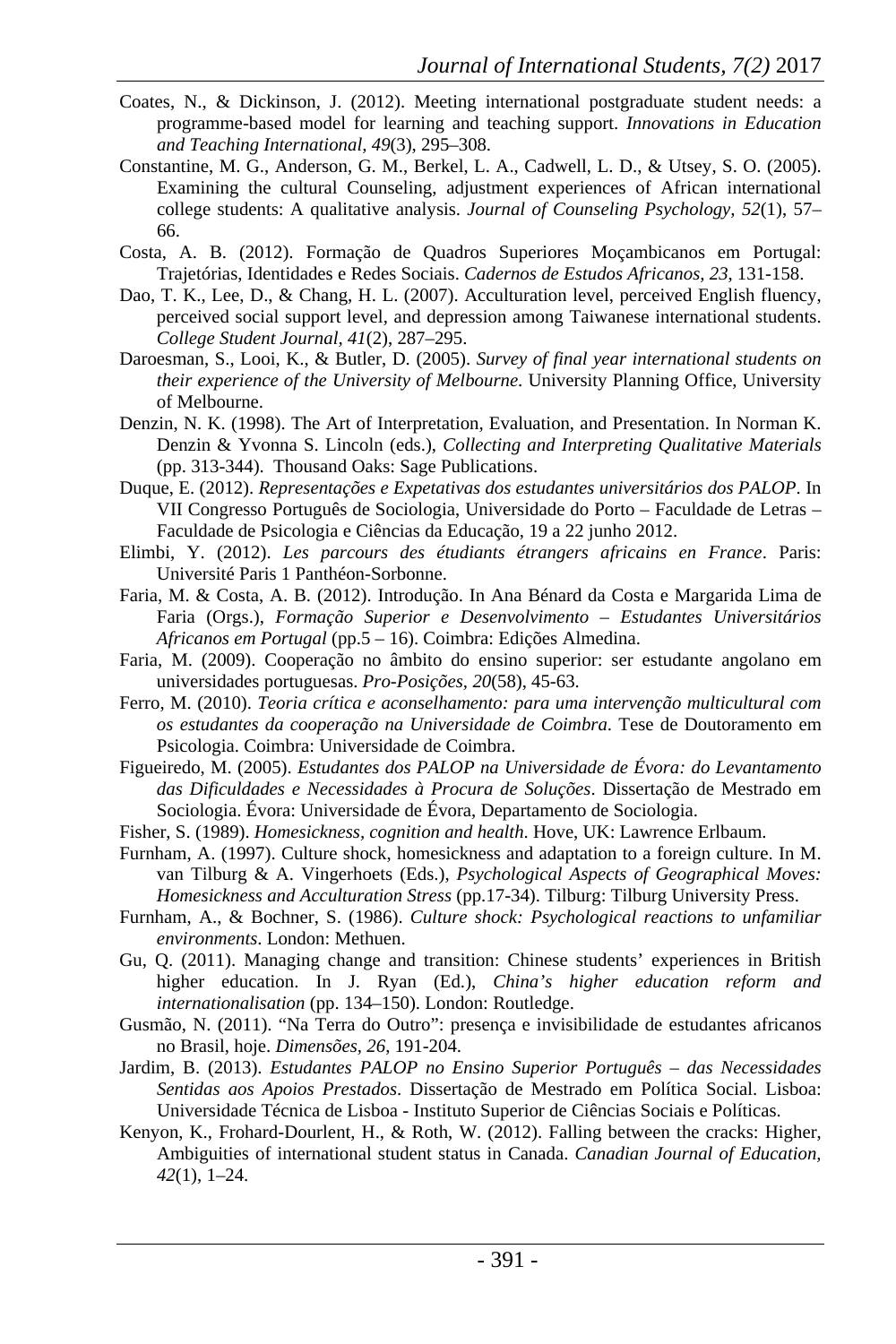- Kwon, Y. (2009). Factors affecting international students' transition to higher education institutions in the United States: From the perspective of the office of international students. *College Student Journal, 43*(4), 1020–1037.
- Lewthwaite, M. (1996). A study of international students' perspectives on cross-cultural adaptation. *International Journal for the Advancement of Counselling, 19*(2), 167–185.
- Li, G., Chen, W., & Duanmu, J.-L. (2010). Determinants of International Students' Academic Performance. A comparison between Chinese and other International Students. *Journal of Studies in International Education, 14*(4), 389–405.
- Mamiseishvili, K. (2012). International student persistence in U.S. postsecondary institutions. *Higher Education, 64*(1), 1–17.
- Marques, J. F. (2010). Racismo e Ciências Sociais; um balanço da última década. *Travessias – Revista de Ciências Sociais e Humanas em Língua Portuguesa, 10*, 151-168.
- McKenzie, K., Gow, K., & Schweitzer, R. (2004). Exploring first year academic achievement through structural equation modelling. *Higher Education Research & Development, 23*(1), 95–112.
- McKenzie, K., & Schweitzer, R. (2001). Who Succeeds at University? Factors predicting academic performance in first year Australian university students. *Higher Education Research & Development, 20*(1), 21–33.
- Mourato, I. (2011). *A Política de Cooperação Portuguesa com os PALOP: contributos do Ensino Superior Politécnico*. Dissertação de Mestrado em Ciência Política, Cidadania e Governação. Lisboa: Universidade Lusófona de Humanidades e Tecnologias.
- O'Reilly, A., Ryan, D., & Hickey, T. (2010). The psychological and sociocultural adaption of short-term international students in Ireland. *Journal of College Student Development, 51*, 584–598.
- OECD. (2008). *Education at a Glance 2007: OECD Indicators*. Paris: OECD.
- Pacheco, N. (1996). *Tempos de "Sozinhez" em Pasárgada: Estratégias identitárias de estudantes dos PALOP em Portugal*. Tese de Doutoramento em Ciências da Educação. Porto: Universidade do Porto - Faculdade de Psicologia e Ciências da Educação.
- Palma, E. C. (2004). *Diplomacia, projecção cultural e APD*. Observatório de Relações Exteriores da Universidade Autónoma de Lisboa: Janusonline.
- Pascarella, E., & Terenzini, P. (2005). *How College Affects Students: A Third Decade of Research*. San Francisco: Jossey-Bass.
- Patton, M. Q. (1990). *Qualitative Evaluation and Research Methods*. Newbury Park: Sage Publications.
- Peacock, N., & Harrison, N. (2009). "It's so much easier to go with what's easy": "mindfulness" and the discourse between home and international students in the United Kingdom. *Journal of Studies in International Education (13)*4, 487-508.
- Pereira, A. & Motta, E. (2005). *Acção Social e Aconselhamento Psicológico no Ensino Superior: Investigação e Intervenção – Actas do Congresso Nacional*. Coimbra: SASUC Edições.
- Pessoa, I. (2004). *Estudantes do espaço lusófono nas universidades portuguesas*. Observatório de Relações Exteriores da Universidade Autónoma de Lisboa: Janusonline.
- Perrucci, R., & Hu, H. (1995). Satisfaction with social and educational experiences among international graduate students. *Research in Higher Education, 36*(4), 491–508.
- Poyrazli, S. (2003). Ethnic identity and psychosocial adjustment among international students*. Psychological Reports, 92*(2), 512–514.
- Poyrazli, S., & Grahame, K. M. (2007). Barriers to adjustment: Needs of international students within a semi-urban campus community. *Journal of Instructional Psychology, 34*(1), 28–36.
- Poyrazli, S., & Kavanaugh, P. R. (2006). Marital status, ethnicity, academic achievement, and adjustment strains: Students. The case of graduate international. *College Student Journal, 40*(4), 767–781.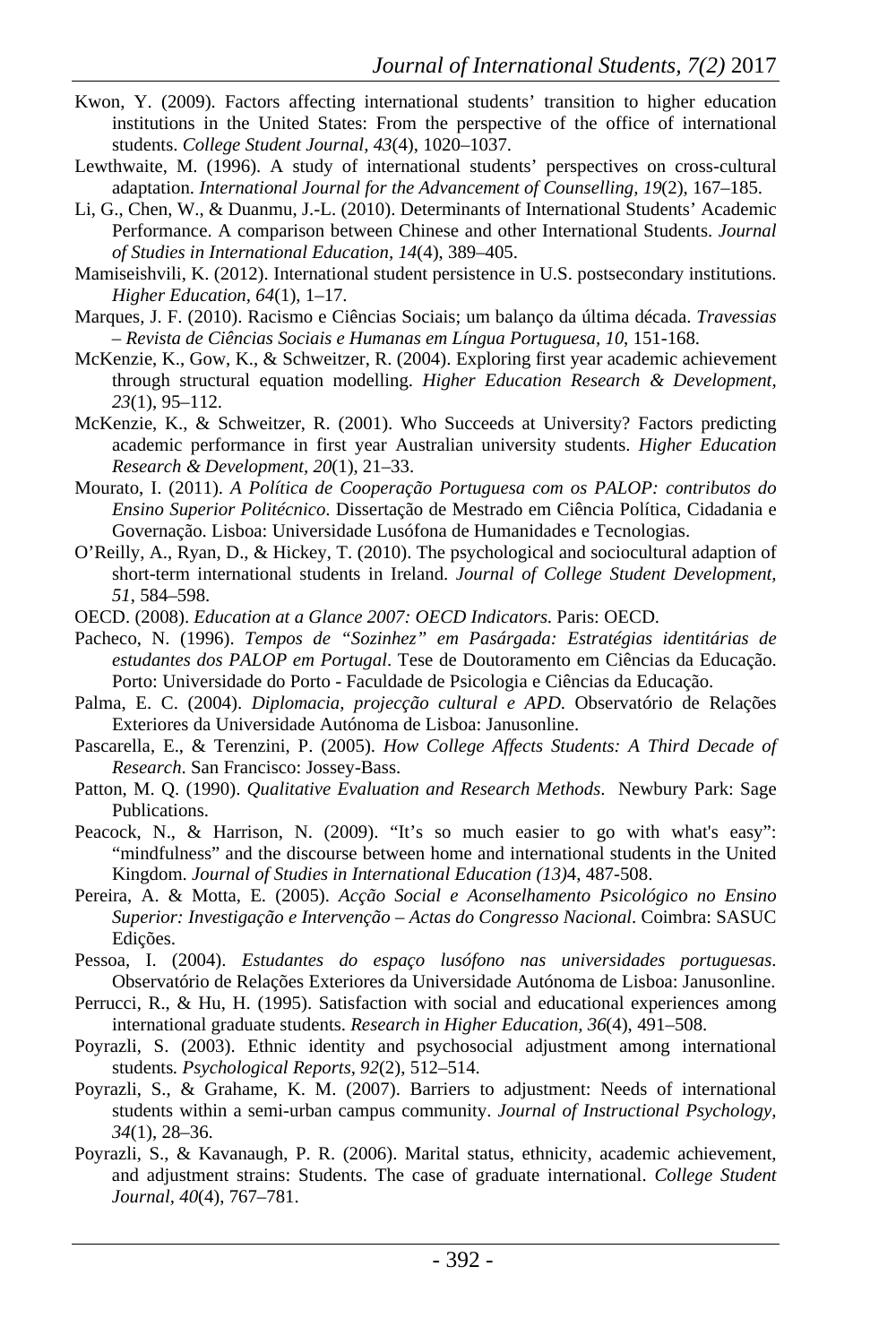- Poyrazli, S., Kavanaugh, P. R., Baker, A., & Al-Timini, N. (2004). Social support and demographic correlates of acculturative stress in international students. *Journal of College Counseling, 7*(1), 73–83.
- Poyrazli, S., & Lopez, M. D. (2007). An exploratory study of perceived discrimination and homesickness: A comparison of international students and American students. *The Journal of Psychology, 141*(3), 263–279.
- Rienties, B., Beausaert, S., Grohnert, T., Niemantsverdriet, S., & Kommers, P. (2012). Understanding academic performance of international students: The role of ethnicity, academic and social integration. *Higher Education, 63*(6), 685–700.
- Rienties, B., Nanclares, N., Jindal-Snape, D., & Alcott, P. (2013). The role of cultural backgrounds and team divisions in developing social learning relations in the classroom. *Journal of Studies in International Education, 17*(4), 332–353.
- Rocha, E. (2012). *Avaliação dos processos de integração dos estudantes provenientes dos Países Africanos de Língua Oficial Portuguesa no ISCTE*. Dissertação de Mestrado em Ciências da Educação. Lisboa: Universidade de Lisboa – Instituto de Educação.
- Ruble, R., & Zhang, Y. B. (2013). Stereotypes of Chinese international students held by Americans. *International Journal of Intercultural Relations, 37*(2), 202–211.
- Ryan, J. (2005). The student experience. In J. Carroll & J. Ryan (Eds.), *Teaching international students: Improving learning for all* (pp. 147-151). London: Routledge.
- Santos, A., Lamares, I., & Fernandes, C. (2012). Percurso e vivência académica dos alunos dos PALOP. In Diana Vieira (Eds.). *Apoio psicológico no Ensino Superior: Um olhar sobre o futuro. II Congresso Nacional RESAPES-AP* (pp. 71-80). Porto: Instituto Superior de Contabilidade e de Administração do Porto.
- Sawir, E., Marginson, S., Forbes-Mewett, H., Nyland, C., & Ramia, G. (2012). International Student Security and English Language Proficiency. *Journal of Studies in International Education, 16*(5), 434–454.
- Semedo, M. (2010). *Emoções mistas: integração social e académica dos alunos provenientes dos PALOP*. Lisboa: Faculdade de Psicologia, Universidade Lusófona de Humanidades e Tecnologias.
- Sherry, M., Thomas, P., & Chui, W. H. (2010). International students: A vulnerable student population. *Higher Education, 60*(1), 33–46.
- Smith, R. A., & Khawaja, N. G. (2011). A review of the acculturation experiences of international students. *International Journal of Intercultural Relations, 35*(6), 699–713.
- Sodowsky, G. R., & Plake, B. S. (1992). A study of acculturation differences among international people and suggestions for sensitivity to within group differences. *Journal of Counseling & Development, 71*(1), 53–59.
- Sovic, S. (2008). Coping with stress: the perspective of international students. *Art, Design & Communication in Higher Education, 6*(3), 145–158.
- Stroebe, M., Schut, H., & Nauta, M. (2015). Homesickness: A systematic review of the scientific literature. *Review of General Psychology, 19*(2), 157–171.
- Sumer, S., Poyrazli, S., & Grahame, K. (2008). Predictors of depression and anxiety among international students. *Journal of Counseling and Development, 86*, 429 – 437.
- Suzuki, B. H. (2002). Revisiting the Model Minority Stereotype: Implications for Student Affairs Practice and Higher Education. *New Directions for Student Services, 97*, 21–32.
- Trice, A. G. (2004). Mixing it up: International graduate students' social interactions with American students. *Journal of College Student Development, 45*(6), 671-687.
- UNESCO Institute for Statistics. (2009). *Global Education Digest 2009: Comparing Education Statistics Across the World*. Montreal: UIS.
- Van Tilburg, M. A. L., Vingerhoets, A., & Van Heck, G. (1996). Homesickness: A review of the literature. *Psycological Medicine, 26*, 899–912.
- Ward, C., Bochner, S., & Furnham, A. (2001). *The psychology of culture shock (2nd edition)*. London: Routledge.